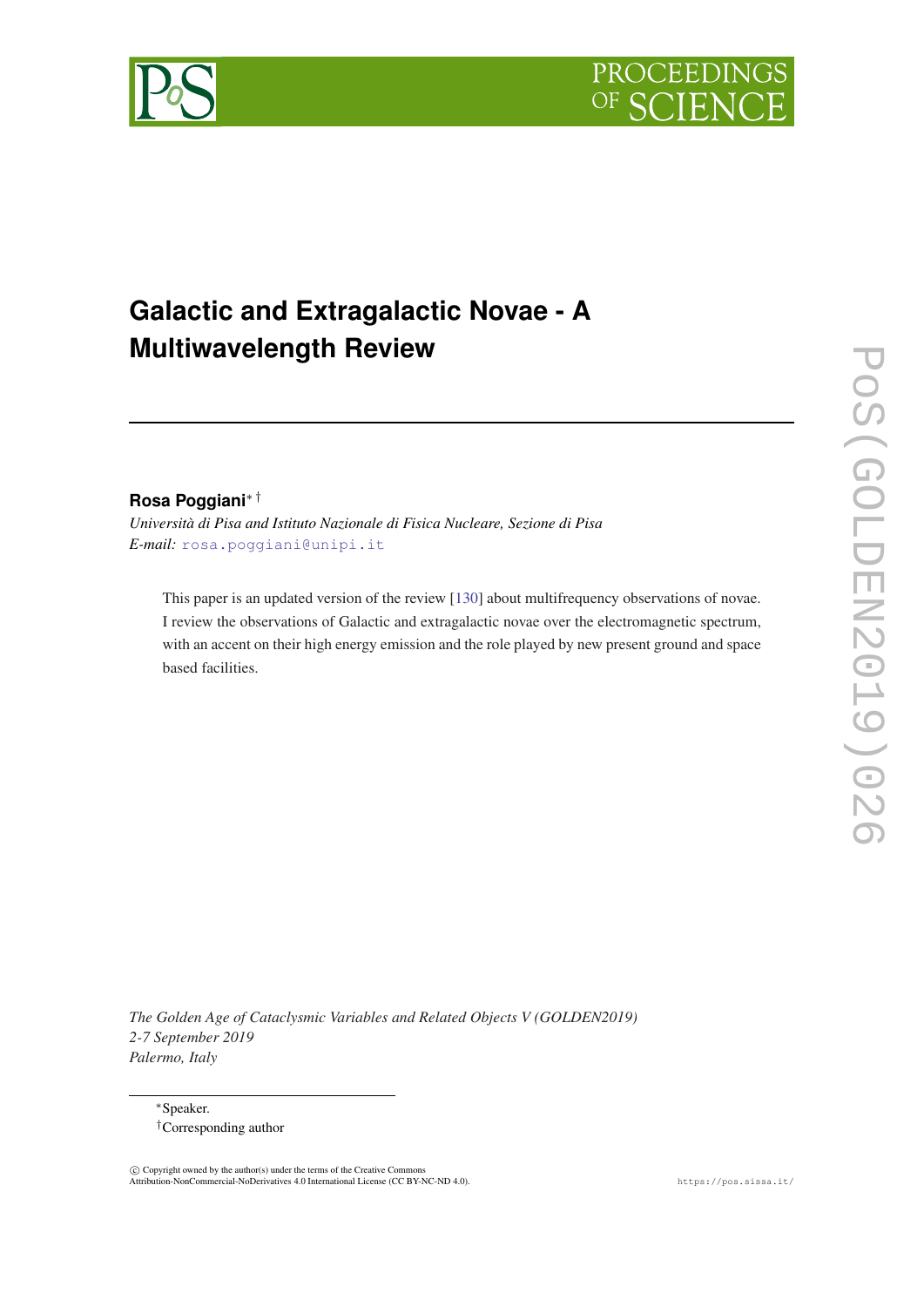### 1. Introduction

Classical novae are cataclysmic variable systems where a white dwarf is accreting material from a secondary star [\[116](#page-15-0)], [[17](#page-12-0)], [[10](#page-12-0)]. The nova outburst is produced by a ThermoNuclear Runaway (TNR) on the surface of the white dwarf [\[17](#page-12-0)], [\[10](#page-12-0)], [\[172](#page-17-0)], [\[51](#page-13-0)]. Novae are multiwavelenght sources, since their emission extends over the whole electromagnetic spectrum [\[59](#page-14-0)], even if they are usually discovered by their optical brightness rise. In the present paper, I review multi-frequency observations of Galactic and extragalactic novae. The availability of a rich pattern of instrumentation and the distances provided by Gaia have opened new investigation windows and revisited some accepted paradigms. Novae have been found to be the origin of a relevant fraction of Galactic lithium. Novae are confirmed sources of high energy GeV gamma rays and could be also TeV sources. The relation of novae with cataclysmic variables has been highlighted by the observation of dwarf nova outbursts preceding or following the nova outburst. The Maximum Magnitude Rate of Decline (MMRD) relation has been revisited, thanks to observations of extragalactic novae. At the same time, the Gaia DR2 release has allowed to investigate the distance of galactic novae. The properties of Galactic and extragalactic novae has been reviewed by [[42\]](#page-13-0), [\[157\]](#page-17-0).

#### 2. Optical Observations

After the outburst, novae undergo a decline that can be smooth, but can also show dips, oscillations, flares etc. The work by [\[174\]](#page-17-0) has classified the decline curves into seven prototype classes (Fig. 1): the F-class novae with flat top (2% of all novae); the C-class with a cusp (1%); the J-class with jitters (16%); the P-class with a plateau (21%); the O-class with oscillations (4%); the S-class with a featureless decline (38%); the D-class with dips (18%). The decline of S-class novae is described by an universal law in the model by [[62\]](#page-14-0), [\[78](#page-14-0)].



Figure 1: Classification of the light curves of novae, after [[174\]](#page-17-0); data from [174]

A large number of all-sky and high time cadence surveys presently allow to investigate novae whose maximum has been missed, the poorly explored pre-maximum stage and processes occurring at short timescale. Survey observations include both Galactic and extragalactic novae.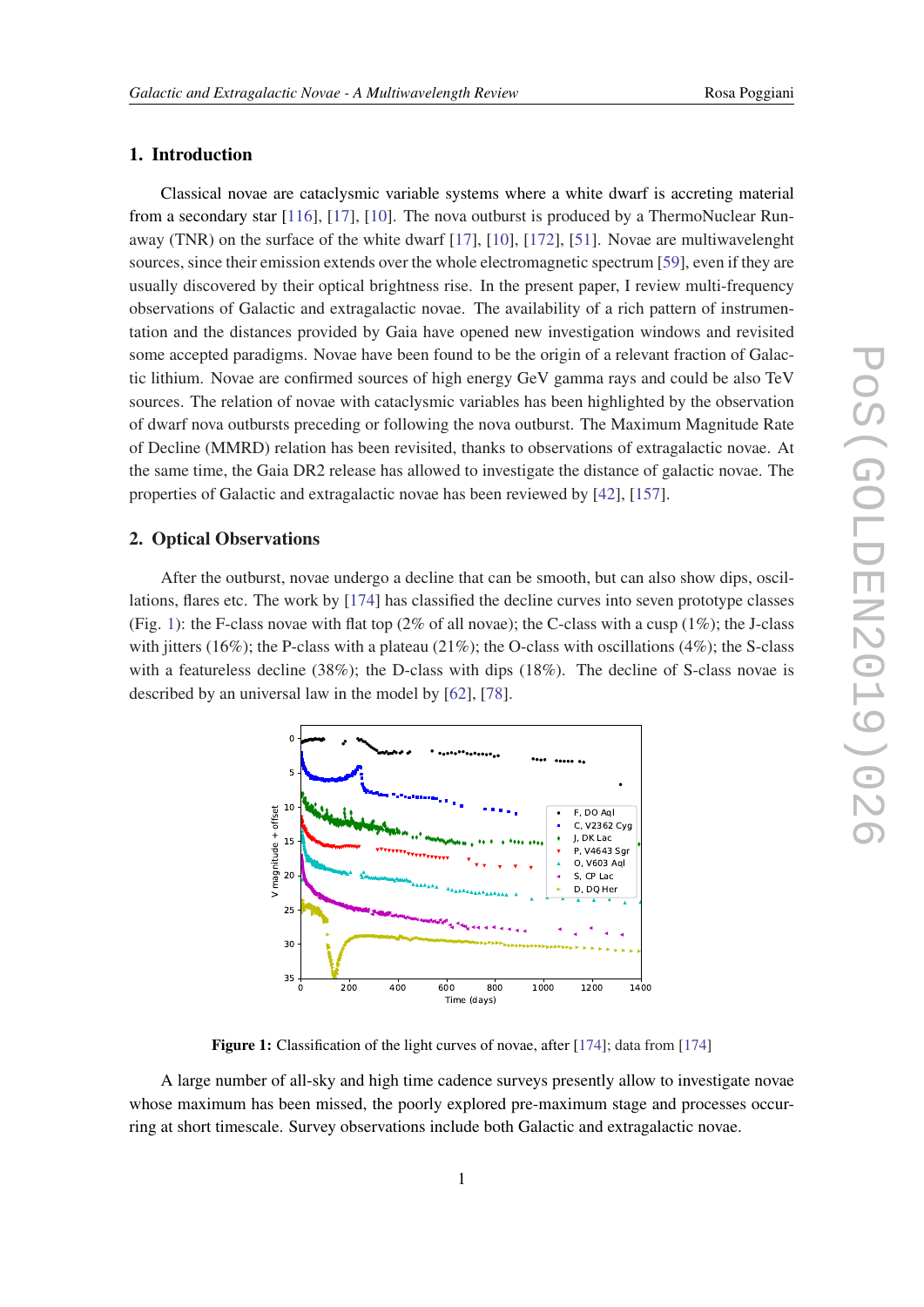The ground based Optical Gravitational Lensing Experiment (OGLE) has monitored 39 Galactic novae [[97\]](#page-15-0); among them, one third has been discovered during the survey. In addition, the OGLE survey includes 80 post-nova candidates and has measured the orbital periods of 18 systems. The Solar Mass Ejection Imager (SMEI) has monitored 13 galactic novae [[69\]](#page-14-0), [[70](#page-14-0)], including systems whose maximum had been missed. Some systems have been observed during the poorly observed pre-maximum stage (see [\[129\]](#page-16-0) and references therein for a review of the pre-maximum stage). The high temporal cadence survey of M31, M81, M82, NGC 891, NGC 2403 [[77\]](#page-14-0) has discovered a new class of faint and fast novae, discussed below, whose properties are not consistent with the MMRD relations.

The original spectral classification by [[189](#page-18-0)], [\[190\]](#page-18-0), [\[191\]](#page-18-0) with two classes, Fe II novae and He/N novae, according to the presence of Fe II multiplets or He/N lines, has been recently revisited. Fe II novae are dominated by wind ejection and account for the majority, about 80%, of Galactic novae, while He/N novae are dominated by shell ejection. Some novae, the hybrid novae, show spectra that switch from the Fe II to the He/N class. Sample post-outburst spectra of Fe II, He/N and hybrid novae are reported in Fig. 2. He/N novae are brighter and faster than Fe II novae [\[46](#page-13-0)] and show an higher concentration around the Galactic plane [\[37](#page-13-0)], [[46\]](#page-13-0).



Figure 2: Spectra of the Fe II nova V2362 Cyg [[120\]](#page-15-0), He/N nova V2491 Cyg (Poggiani, in preparation). hybrid nova V458 Vul [[119\]](#page-15-0) during the initial decline (top curves) and the late stages (bottom curves)

Some recent novae have shown a spectroscopic evolution departing from the above picture. Novae V5558 Sgr [[177](#page-17-0)] and T Pyx (see e.g. [\[73](#page-14-0)], [[52](#page-13-0)]) have showed initial spectra consistent with the He/N class, followed by Fe II class spectra. The standard classes of nova spectra can be explained by their production in the ejecta of the white dwarf or in a circumbinary gas envelope surronding the secondary star [\[194\]](#page-18-0). The observation of a Fe II or a He/N spectrum is determined by the relative contribution of the above mechanims [\[194\]](#page-18-0).

Optical spectroscopic investigations of novae have shed light on the contribution of novae to Galactic nucleosynthesis. The presence of lithium has been searched for a long time. Several production mechanisms have been proposed, involving interaction of cosmic rays with interstellar material, Big Bang nucleosynthesis, novae and supernovae. High resolution spectroscopic observations of nova V1369 Cen showed an absorption feature at 6695.6  $\AA$ , a blue shifted <sup>7</sup>Li I 6708  $\AA$ transition. at different epochs [\[75](#page-14-0)]. Also V5668 Sgr, showed an absorption line corresponding to the blue shifted Li I 6708 Å transition [[186](#page-18-0)]. The blue shifted resonance line of the singly ionized isotope of <sup>7</sup>Be, that decays to form <sup>7</sup>Li with an half life of about fifty days, has been observed in the NUV spectra of nova V339 Del [\[176\]](#page-17-0). It has been estimated that novae can explain the amount of <sup>7</sup>Li observed in the Galaxy [\[95](#page-15-0)].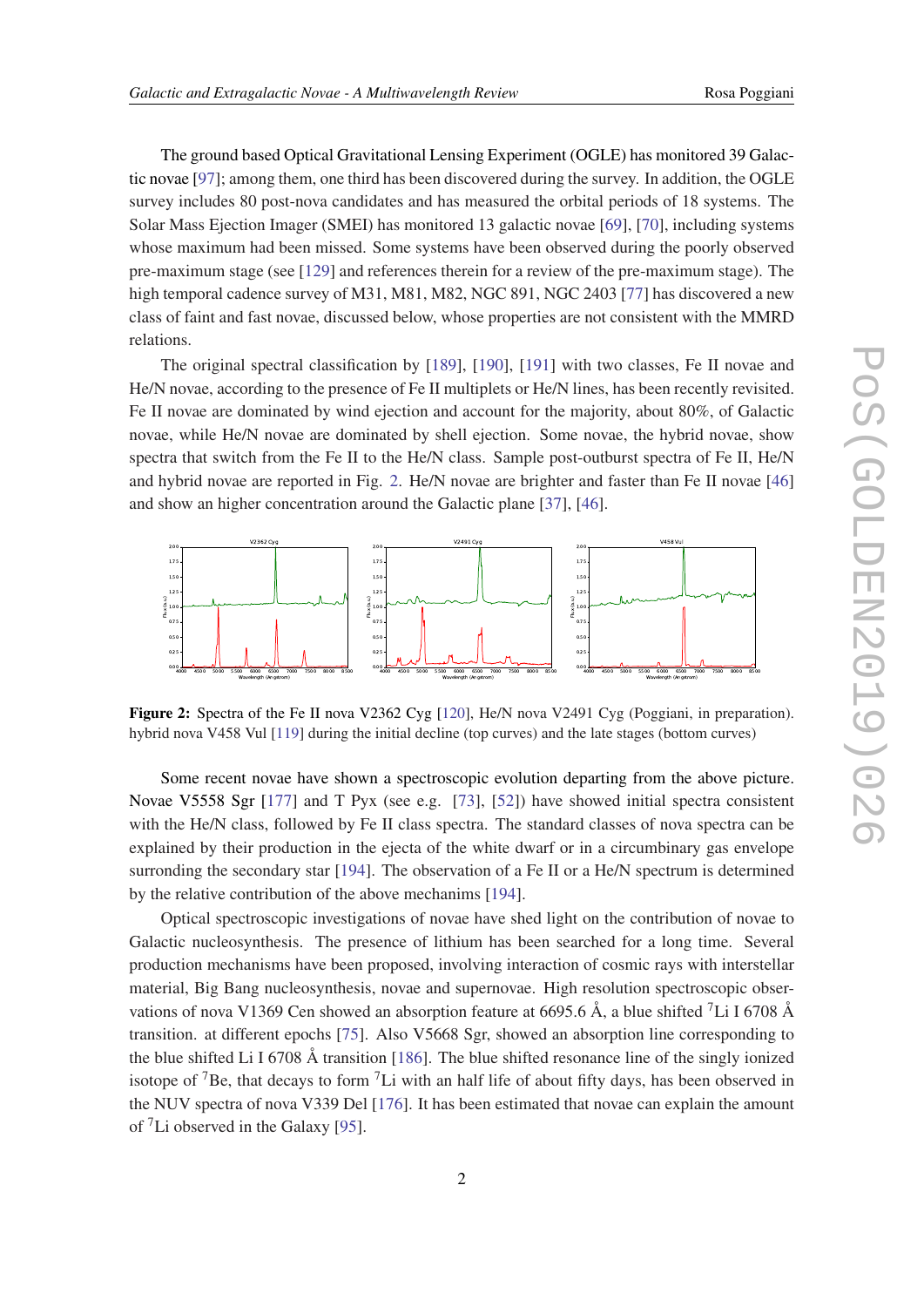So far, there are a few compilations of nova spectra observed with high time cadence. After the historical Tololo nova atlas [\[189](#page-18-0)], [[191](#page-18-0)], the SMARTS Consortium [\[187\]](#page-18-0), [\[188](#page-18-0)] has built a living spectral atlas of novae observable from Southern hemisphere using the ANDICAM dual channel imager and the RC spectrograph at the SMARTS 1.5 m telescope. The atlas comprises about one hundred novae and has been used to perform systematic studies of nova properties, among them the relation of He II 4686 in He/N novae and the X-ray super-soft stage and the link between the K*<sup>s</sup>* band flux and dust formation [[188](#page-18-0)].

I have been monitoring Northern novae since 2005 at the Cassini 1.5m telescope, with the BFOSC Imager/Spectrograph [[126](#page-16-0)], securing optical spectra at the highest temporal cadence allowed by telescope time and weather. The observed sample comprises more than twenty Galactic novae and some extragalactic novae: V1663 Aql [[117](#page-15-0)], V1722 Aql, V809 Cep, V962 Cep, V2362 Cyg [[120](#page-15-0)], V2467 Cyg [\[121](#page-16-0)], V2468 Cyg, V2491 Cyg, V2659 Cyg, V407 Cyg, V339 Del, KT Eri, V959 Mon, V2615 Oph, V2670 Oph [\[122\]](#page-16-0), V2944 Oph, V496 Sct, V612 Sct (ASASSN-17hx) [[129](#page-16-0)], V556 Ser, V5558 Sgr [\[118\]](#page-15-0), [[123](#page-16-0)], V5584 Sgr [[125](#page-16-0)], [\[128\]](#page-16-0), V458 Vul [\[119\]](#page-15-0), V459 Vul [[124](#page-16-0)], the extragalactic novae M31 2009-10b, M31 2010-07a, M31 2011-07 and M33 2010-07a [[127](#page-16-0)]. Some observed novae have shown a peculiar photometric and spectroscopic behavior: V458 Vul is an hybrid nova [[119\]](#page-15-0); V2467 Cyg showed oscillations during the initial decline and an early appearance of nebular lines [\[121\]](#page-16-0); V5558 Sgr is a very slow nova with a white dwarf mass at limit to trigger the outburst [\[118\]](#page-15-0), [[123](#page-16-0)]; V2362 Cyg showed a cusp due a secondary mass ejection [[120](#page-15-0)]; V612 Sct (ASASSN-17hx) is a slow nova with a long pre-maximum stage [[129](#page-16-0)]; M31 2009-10b is one of the brightest novae ever observed in M31 [\[127\]](#page-16-0); M33 2010-07a is the first nova in M33 showing a secondary mass ejection [[127](#page-16-0)].

#### 3. Infrared Observations

In addition to abundances, infrared observation of novae provide information about dust production and the geometry of ejecta [\[20](#page-12-0)]. The spectra of FH Ser by [[58\]](#page-14-0) showed an infrared brightening in correspondence to the optical fading, suggesting that dust formation had occurred. The observations in the near infrared region corresponding to J, H, K bands are used to classify novae [\[7](#page-12-0)], as in the optical classification scheme above. The Fe II and He/N classes remain distinct classes also in the near infrared. Carbon lines are present only in Fe II novae, but not in He/N novae. On the other hand, hydrogen Paschen and Brackett lines appear in both of them. Near infrared CO emission can be used to estimate the  $^{13}$ C yield and the effect on the chemical evolution of Galaxy [\[7\]](#page-12-0). The CO emission is investigated through the first overtones, starting from the K band [[7](#page-12-0)]. The infrared region above 3  $\mu$ m is relevant for dust investigations [[53\]](#page-13-0), whose composition spans silicates, amorphous carbon, SiC, hydrocarbons [[53\]](#page-13-0). Dust formation is often, but not necessarily, accompanied by a dip in the optical light curve, and by an infrared brightening caused by the heating and the re-emission of dust particles. Nova V705 Cas is an example. The optical and infrared light curves are shown in the left and right panels of Fig. [3](#page-4-0). The dip in the optical curve is produced by the formation of an optically thick carbon dust shell [\[90\]](#page-15-0), that corresponds to a maximum in the infrared light curve.

In addition to showing that novae are dust grain producers, infrared observations have shown the bipolar nature of the ejection of nova shells [[18\]](#page-12-0), [\[19](#page-12-0)], [[141](#page-16-0)].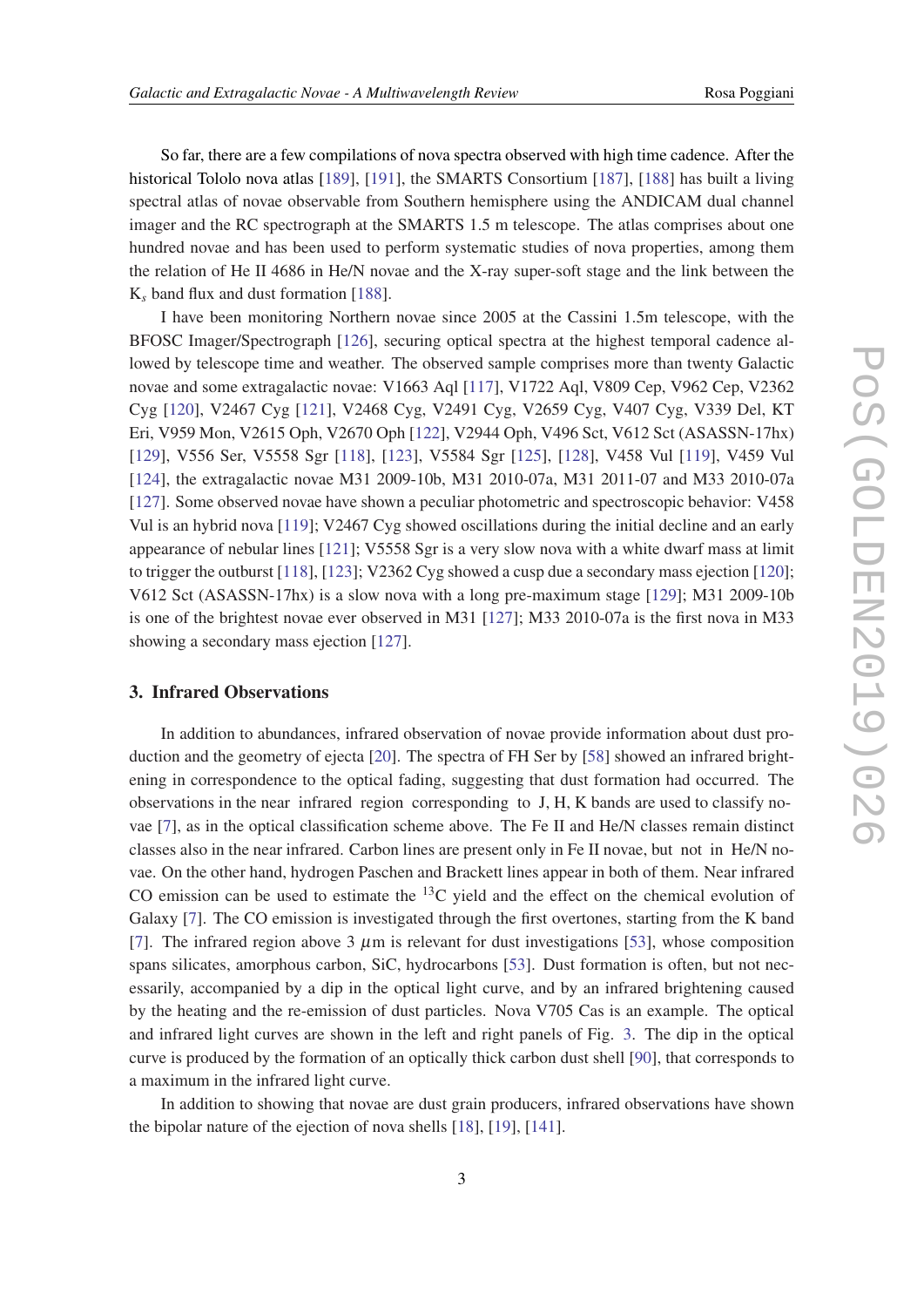<span id="page-4-0"></span>

Figure 3: The V band light curve (left, data from [\[174](#page-17-0)]) and the L band light curve (right, data from [[90\]](#page-15-0))

#### 4. Radio Observations

The radio emission of novae evolves over time scales of years, much longer than the optical bright phase [\[138\]](#page-16-0). The multifrequency radio curves of V1500 Cyg [\[68](#page-14-0)] are shown in Fig. 4.



Figure 4: The multifrequency radio light curves of V1500 (data from [[68\]](#page-14-0))

The main mechanism is the thermal bremsstrahlung of the ejecta, that can be modelled by a spherical and isothermal shell of ionized gas with a power law density gradient [[10\]](#page-12-0) and is used to estimate the mass of the ejecta [[138](#page-16-0)].

High resolution radio observations have resolved the ejecta of some novae, that are non spherical and can exhibit a bipolar geometry, see for example V1974 Cyg [[54](#page-13-0)], the 2006 outburst of RS Oph [[104](#page-15-0)], [\[9\]](#page-12-0), the recent gamma ray nova emitting nova V959 Mon [[24\]](#page-13-0). The E-nova Project at the Very Large Array (VLA) monitors novae in the region between a few GHz and some hundreds GHz, starting observations within a few days after the eruption. V407 Cyg, the first nova detected in gamma rays, is among the novae in the program [\[23](#page-13-0)].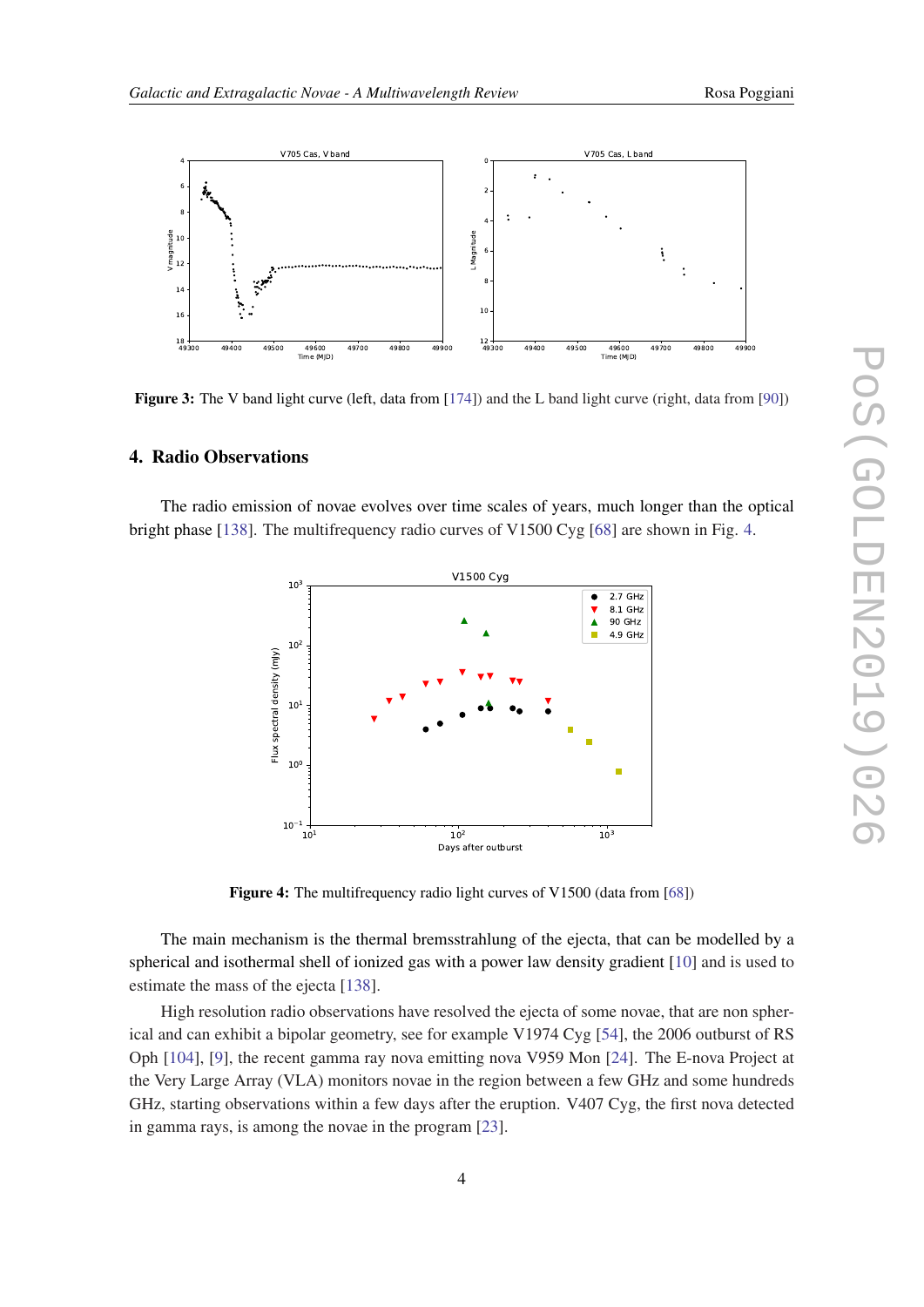#### 5. X-ray Observations

X-ray emission in novae can be produced via thermal emission from the white dwarf, when ejecta are becoming optically thin in the SuperSoft X-ray Source phase (SSS), via the shock of ejecta on surroinding material or from accretion during quiescence. The first observations with EXOSAT [\[105\]](#page-15-0) and ROSAT [\[80](#page-14-0)] showed flux variations during the nova outburst and a spectral evolution towards a supersoft phase. The hard and soft components are associated to shocks within the ejecta and to the nuclear burning on the white dwarf surface.

Swift has produced light curves of novae from the very early phase for a large number of novae in the Galaxy and in the close galaxies M31, LMC, SMC [[102\]](#page-15-0), [[111](#page-15-0)]. The 0.3-10 keV light curve of RS Oph [\[145\]](#page-16-0) is reported in Fig. 5.



Figure 5: The 0.3-10 keV light curve of RS Oph; data from [[145\]](#page-16-0)

The 2006 outburst of RS Oph showed shocks in the ejecta [\[8\]](#page-12-0), [\[171](#page-17-0)], [[110\]](#page-15-0), with radio [[104](#page-15-0)] and HST observations [\[9\]](#page-12-0) pointing to a bipolar geometry with an equatorial ring. After the nova outburst, the keV X-ray flux declined and later peaked at about day 30, when SSS phase began. The photosphere shrinking and optical depth decreasing exposed the hotter layers. The burning stopped on day 80 and caused the X-ray fading. The super-soft phase, often associated with the optical [Fe X] 6374 Å line, has been detected in several novae [\[145](#page-16-0)]. Fast Galactic and M31 novae show high ejection velocities and early turn-on and turn-off of the SSS phase [\[65](#page-14-0)].

After the early observations of the thermal bremsstrahlung continuum, a rich pattern of transitions is being observed with the present high resolution instruments [\[106\]](#page-15-0). The high resolution grating X-ray spectra of XMM-Newton and Chandra show the continuum and the white dwarf ab-sorptions or broad emission lines or a combination of the above features [[107\]](#page-15-0), [\[103](#page-15-0)]. Collisional plasmas can explain the spectra outside the super-soft phase [\[103\]](#page-15-0). Shocks produce emission before the onset of the SSS stage, while the later emission is caused by the radiatively cooling thin ejecta [\[103\]](#page-15-0). The turn on and off times of the SSS phase have been modeled by [\[62\]](#page-14-0), [[78\]](#page-14-0) [[63\]](#page-14-0).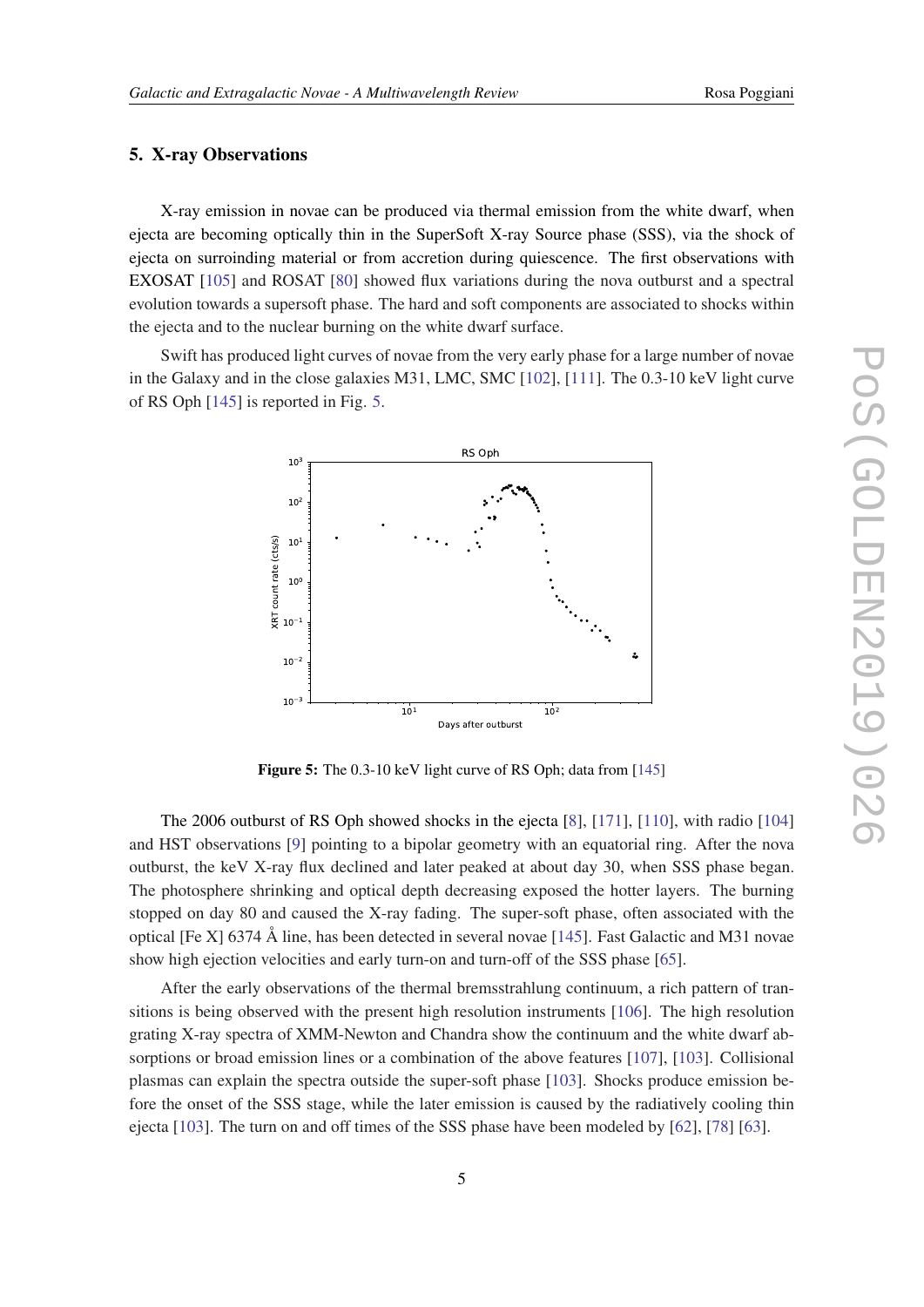#### 6. Gamma Ray Observations

Gamma rays from novae were expected in the MeV region, in association with positron annihilation and nuclear de-excitation of nitrogen, oxygen and sodium [\[27](#page-13-0)], [[67\]](#page-14-0). Surprisingly, the first detection of gamma rays from a nova occurred at high energies, when the Fermi-LAT instrument observed the 0.1 to 10 GeV emission of the symbiotic nova V407 Cyg [[1](#page-12-0)]. The gamma ray emission is explained by the interaction of material in the nova shell with the environmental medium of the secondary. Since V407 Cyg is a symbiotic nova, ejecta expand in a circumstellar wind and particles acceleration occurs in a blast wave. Fermi-LAT detected GeV gamma ray emission in other classical novae: V959 Mon, V1324 Sco and V339 Del [\[2](#page-12-0)], V1369 Cen and V5668 Sgr [[21\]](#page-12-0), V407 Lup [\[22](#page-13-0)], ASASSN-16ma [\[81](#page-14-0)], ASASSN-17mt [[83\]](#page-14-0), V906 Car/ASASSN-18fv [\[76\]](#page-14-0), V392 Per [\[84](#page-14-0)], V1707 Sco [\[85](#page-14-0)], V3890 Sgr [\[14](#page-12-0)]. The GeV light curve of V959 Mon is shown in Fig. 6.



Figure 6: Fermi-LAT light curve (>100 MeV) of V959 Mon [\[2](#page-12-0)]; data from [2]

The observation of GeV gamma ray emission in novae suggests that all of them are potential gamma ray emitters, but their emission could be not detectable due to their distance. The Fermi-LAT instrument detected gamma rays from six novae, out of the 69 novae discovered during the same period [[96\]](#page-15-0). Novae with a magnitude  $R \le 12$  and within 8 kpc are potentially detectable by the Fermi-LAT instrument [[96\]](#page-15-0).

Gamma ray emission in novae has been discussed by the hadronic and the leptonic models [[2](#page-12-0)]. In the former, nova ejecta interact with nuclei in the environment (novae) or with the stellar wind (symbiotics), producing neutral pions decaying into photons. In the latter, gamma rays are produced in the interaction of accelerated electrons with photons via inverse Compton or with atoms via bremsstrahlung.

Novae emitting gamma rays allow to investigate relativistic particle acceleration at shocks [[92\]](#page-15-0). The high density ejected material produces radiative shocks. The fraction of the shock power spent in the acceleration of relativistic particle is governed by the ratio of gamma ray and optical luminosities. The model predicts X-ray emission in the range from 10 to 100 keV, potentially detectable by NuSTAR, in coincidence with GeV emission [[92\]](#page-15-0). Only a small fraction of the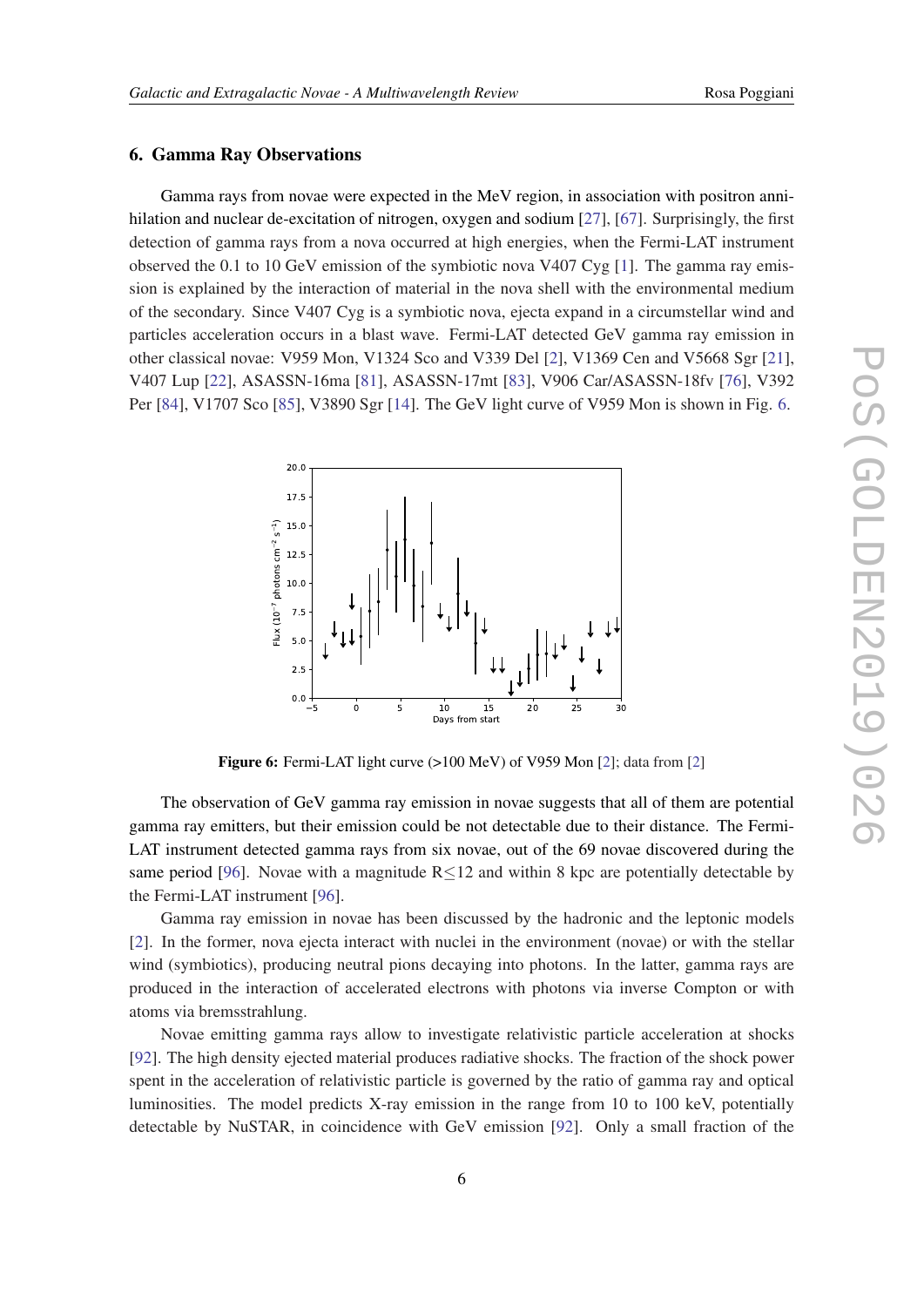luminosity lies in the NuSTAR energy band, but with a clear signature, a zero spectral slope [\[184\]](#page-18-0). The high energy emission of novae is mostly produced from particles accelerated up to 100 GeV at the reverse shock and linked to hadronic interactions in the cooling layer downstream of the shock [[89\]](#page-15-0). Gamma ray emission does not show a clear correlation to the optical emission, with the exception of a few novae [[101](#page-15-0)]. The correlation of gamma rays and optical emission from ASASSN-16ma pointed to the role of reprocessed emission from shocks [[82\]](#page-14-0).

The shocks and the relativistic particle acceleration in a nova outburst can potentially produce gamma ray emission in the TeV region, up to 100 TeV [[93\]](#page-15-0), the region of ground based atmospheric Cherenkov detectors, such as MAGIC or the future Cherenkov Telescope Array CTA [\[3\]](#page-12-0). The Cherenkov instrument MAGIC has monitored V339 Del in the energy region above 50 GeV, with negative detections [\[4](#page-12-0)]. The TeV gamma rays could also be associated with TeV neutrinos, potentially detectable with IceCube [[169\]](#page-17-0).

#### 7. Galactic and Extragalactic Nova Populations

To date, more than four hundreds Galactic novae are known, according to the catalogs by [[49\]](#page-13-0), [[48\]](#page-13-0), [[132](#page-16-0)], [[133](#page-16-0)], [\[100\]](#page-15-0). The Galactic nova rate has been reviewed by [[156](#page-17-0)], who proposed a rate of  $50^{+31}_{-23}$  yr<sup>-1</sup>. A collection of the estimated Galactic nova rates is reported in Table 1.

| Authors                         | Rate $(yr^{-1})$ |
|---------------------------------|------------------|
| Lundmark 1935 [88]              | 50               |
| Allen 1954 [5]                  | 100              |
| Kopylov 1955 [79]               | 50               |
| Sharov 1972 [167]               | 260              |
| Liller and Mayer 1987 [86]      | $73 + 24$        |
| Della Valle 1988 [36]           | $15 + 5$         |
| Ciardullo et al. 1990 [26]      | 11-46            |
| van den Bergh 1991 [183]        | 16               |
| Della Valle and Livio 1994 [43] | 15-24            |
| Hatano et al. 1997 [64]         | $41 + 20$        |
| Shafter 1997 [147]              | $35 + 11$        |
| Shafter 2002 [149]              | $36 \pm 13$      |
| Matteucci et al. 2003 [91]      | 25               |
| Darnley et al. 2006 [33]        | $34_{12}^{+15}$  |
| Mroz et al. 2015 [97]           | $13.8 \pm 2.6$   |
| Shafter 2017 [156]              |                  |

Table 1: Galactic nova rates

The study of Galactic novae is affected by the interstellar absorption. The effect can be reduced by observing the population of novae in other galaxies. The properties of extragalactic nova populations have been reviewed by [[154\]](#page-17-0), [[157\]](#page-17-0). The surveys has produced nova rates for M31, M33, LMC, SMC, M87, that will be discussed below, and other close galaxies.

The nova rate in M31 has been investigated in detail. The spectroscopic survey of the M31 bulge by [[180](#page-17-0)] was consistent with the spectral properties of Galactic novae. The survey by [[151](#page-16-0)] reported the fraction of Fe II and He/N novae, 82% and 18% respectively, consistent with Galactic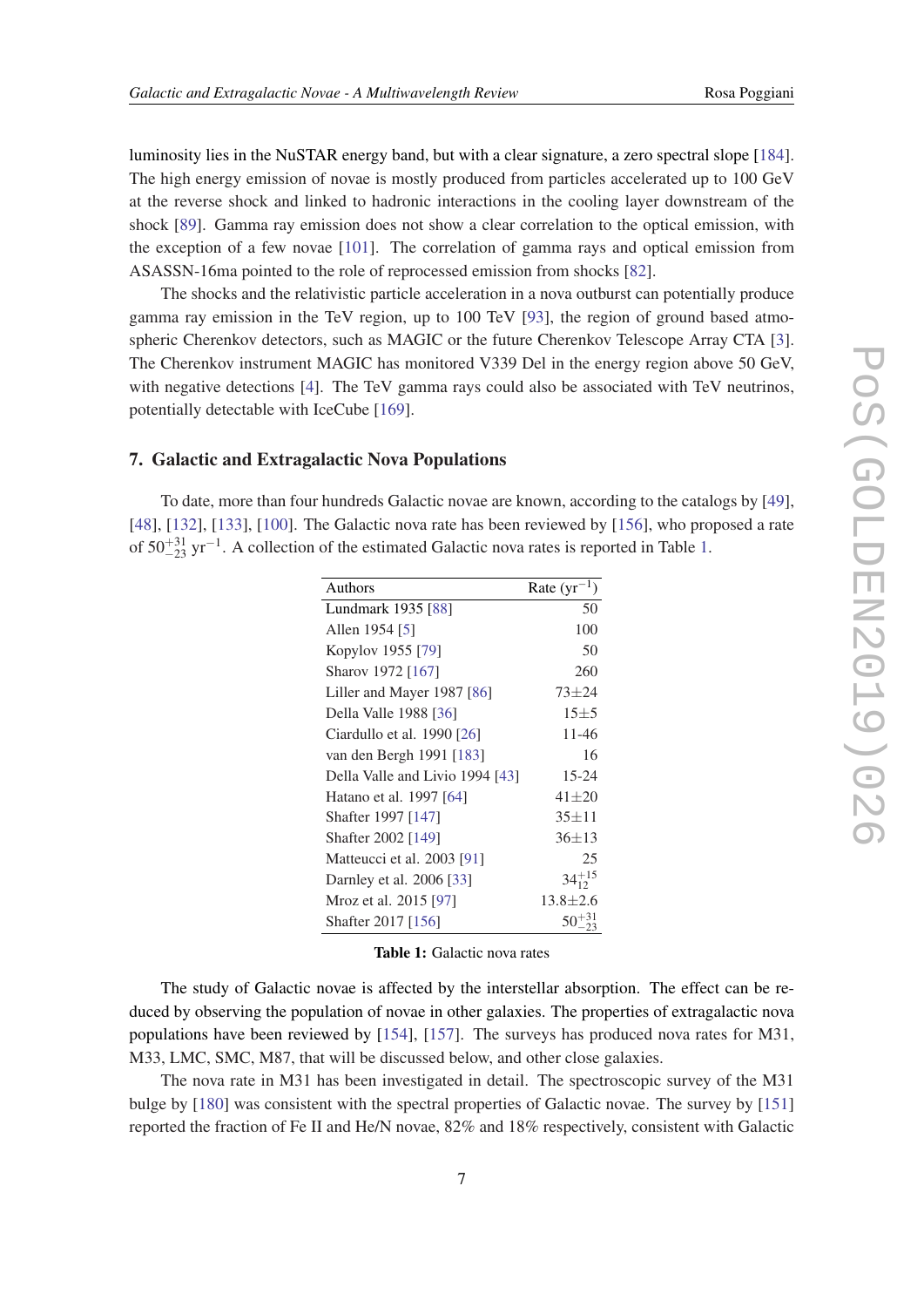novae. The existence of two distinct nova populations in M31, in disk and bulge, was suggested by [[33\]](#page-13-0). The saturation of photographic plates used in the early surveys [[71\]](#page-14-0), [[6](#page-12-0)], [\[135](#page-16-0)], [[136\]](#page-16-0), [[137](#page-16-0)] precluded the detection of novae in M31 nucleus. Novae can appear in any part of M31 [\[26](#page-13-0)], with a concentration in the halo and bulge [\[25](#page-13-0)], [\[15](#page-12-0)]. The estimated nova rates in M31 are summarized in Table 2.

| Authors                     | Rate $(yr^{-1})$     |
|-----------------------------|----------------------|
| Hubble 1929 [71]            | 30                   |
| Arp 1956 [6]                | $26+4$               |
| Capaccioli et al. 1989 [15] | $29 + 4$             |
| Shafter and Irby 2001 [158] | $37^{+12}_{-8}$      |
| Darnley et al. 2006 [33]    | $65 + \frac{16}{15}$ |

Table 2: M31 nova rates

The estimates of the nova rate in M33 are reported in Table 3. The M33 nova rate should be higher than the M31 one, since it is an early type galaxy [\[38](#page-13-0)]. To date, about fifty novae have been observed in M33, but only a small fraction has received a spectroscopic classification. The survey of M33 novae by [[152\]](#page-17-0) showed that 5 and 2 novae out of 8 were He/N and Fe II novae, respectively, differently from the Galactic and M31 novae.

| Authors                         | Rate $(yr^{-1})$    |
|---------------------------------|---------------------|
| Sharov 1993 [168]               | < 0.4               |
| Della Valle 1994 [38]           | $4.7 + 1.5$         |
| Williams and Shafter 2004 [193] | $2.5^{+1.0}_{-0.7}$ |

| <b>Table 3:</b> M33 nova rates |  |  |
|--------------------------------|--|--|
|--------------------------------|--|--|

The rate of LMC novae is of the order of a few novae per year: 2-3 yr<sup>-1</sup> [\[60](#page-14-0)], 2 $\pm$ 1 yr<sup>-1</sup> [[16\]](#page-12-0), 2.5 $\pm$ 0.5 yr<sup>-1</sup> [[40\]](#page-13-0), 2.4 $\pm$ 0.8 yr<sup>-1</sup> [[98](#page-15-0)]. In particular, the work by [\[98\]](#page-15-0) has detected 20 novae in LMC, among them 13 new discoveries. The survey of LMC novae by [[153](#page-17-0)] has investigated the nova population, observing that the decline rates are faster than those of Galactic and M31 novae. In addition, the survey found a comparable fraction of novae of Fe II and He/N novae [[153](#page-17-0)]. The fast decline times, the larger fraction of He/N and the higher fraction of recurrent novae suggests that LMC novae contain more massive white dwarfs. About SMC, seven novae were discovered in the survey by [\[98](#page-15-0)], with an estimated rate of  $0.9 \pm 0.4$  yr<sup>-1</sup>. The large fraction of He/N novae in M33 and LMC is explained by their young stellar population, leading to more massive white dwarfs and an higher number of recurrent novae.

The estimations of the rate in M87 span a broad range:  $91 \pm 34$  yr<sup>-1</sup> [[148](#page-16-0)]; 154<sup> $+23$ </sup> yr<sup>-1</sup> [\[31](#page-13-0)];  $363^{+33}_{-45}$  yr<sup>-1</sup> [\[162\]](#page-17-0).

The behavior of the nova rate against the luminosity of the host galaxy has been investigated by different authors [[44\]](#page-13-0), [\[148](#page-16-0)]. The nova rates in different galaxies are compared through the Luminosity Specific Nova Rates (LSNR), with a normalization to the investigated stellar mass [[154](#page-17-0)] via the galaxy K-band luminosity. The rates in galaxies belonging to different Hubble types has been presented by [[196](#page-18-0)], [[91\]](#page-15-0). The nova rate is proportional to the K-band luminosity of the galaxy (Fig. [7\)](#page-9-0).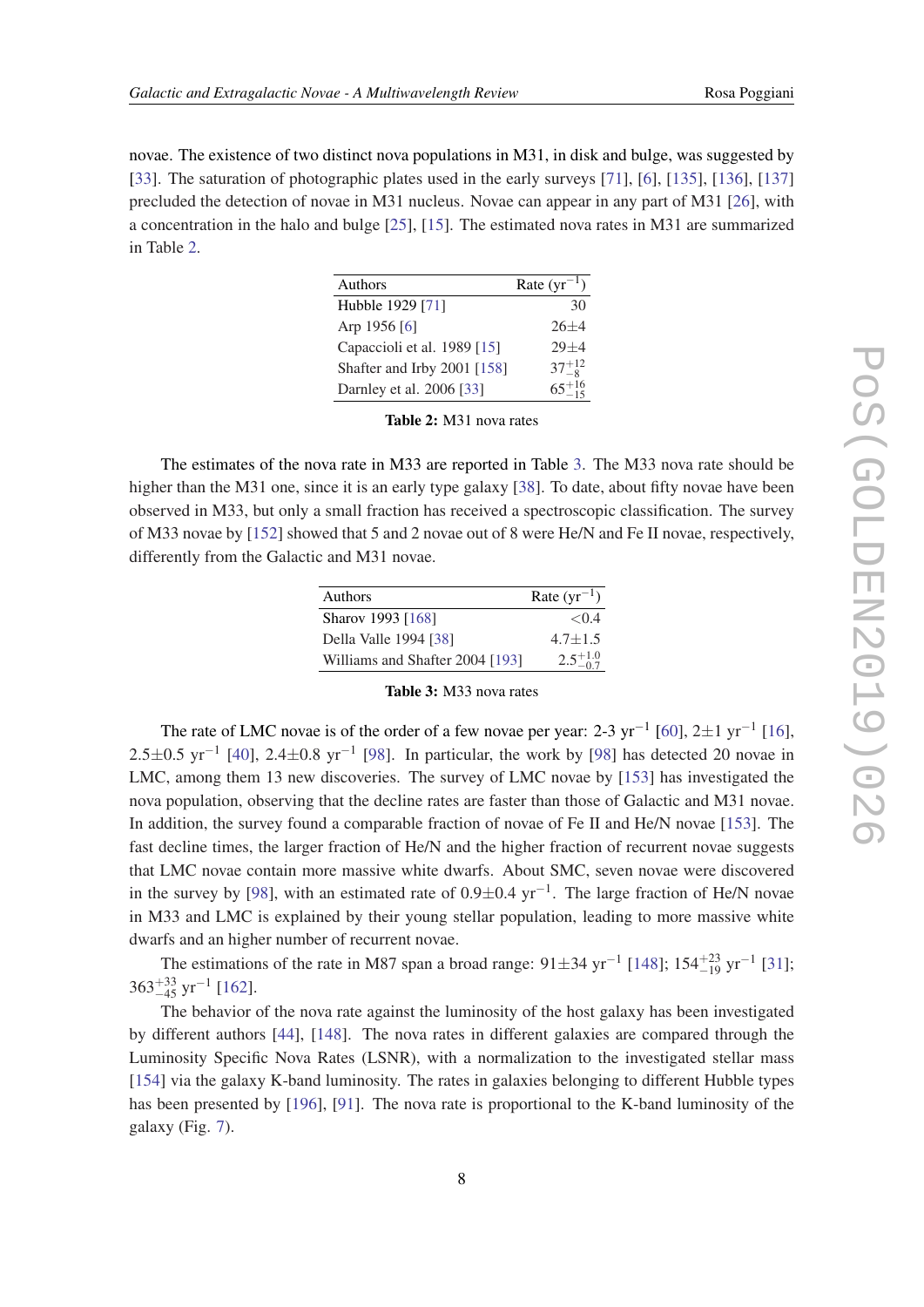<span id="page-9-0"></span>

Figure 7: Nova rate in galaxies versus the K-band luminosity; data from [[91\]](#page-15-0)

Some historical novae have been superluminous, for example V1500 Cyg [\[39](#page-13-0)], nova LMC 1991 [\[39](#page-13-0)], [[144\]](#page-16-0), SN 2010U in NGC 4214 [[32](#page-13-0)], M31 2007-11d [\[150\]](#page-16-0), M31 2009-10b [\[127\]](#page-16-0). While V1500 Cyg could be an hybrid nova [\[150\]](#page-16-0), all extragalactic novae belong to Fe II class, that should be associated to less massive white dwarfs. Probably the superuminous novae harbour cool dwarfs accreting material at a very slow rate [\[32](#page-13-0)].

### 8. Recurrent Novae

Recurrent novae show outbursts with recurrence times of the order of decades [[10\]](#page-12-0). To date, there are 10 known recurrent Galactic novae [[140](#page-16-0)], 4 in LMC [\[108\]](#page-15-0), 12 in M31 [[155\]](#page-17-0). Recurrent novae are grouped into three classes. CI Aql, T Pyx, IM Nor have orbital periods shorter than one day and main sequence secondary stars; U Sco, V394 CrA and V2487 Oph have orbital periods of about one day and evolved secondaries; T CrB, V3890 Sgr, RS Oph, V745 Sco have orbital periods of the order of years and red giant secondaries. The majority of recurrent novae are He/N novae. The photometric evolution of known Galactic recurrent novae has been presented by [[140](#page-16-0)]. The light curve of RS Oph [[140](#page-16-0)] is shown in Fig. [8.](#page-10-0)

The recurrence time is governed by the mass of the white dwarf and by the accretion rate [[195](#page-18-0)]. Recurrent novae generally show an high rate of mass transfer [[108](#page-15-0)] and has been suggested as possible progenitors of type Ia supernovae [\[175\]](#page-17-0), [\[155\]](#page-17-0), [\[173\]](#page-17-0).

During the recent years, recurrent novae T Pyx, V745 Sco and V3890 Sgr underwent outbursts and were monitored at all wavelengths (see e.g. [\[73](#page-14-0)], [\[52\]](#page-13-0), [[113](#page-15-0)], [[109](#page-15-0)]).

The fraction of recurrent novae in M31 is of the order of a few percent [[155\]](#page-17-0). Nova M31 2008-12a has a recurrence time of one year and is a supernova Ia progenitor candidate [\[66](#page-14-0)]. Several outbursts have been recorded with ground and space based instruments and are reported by [[34\]](#page-13-0), [[74\]](#page-14-0), [[11\]](#page-12-0).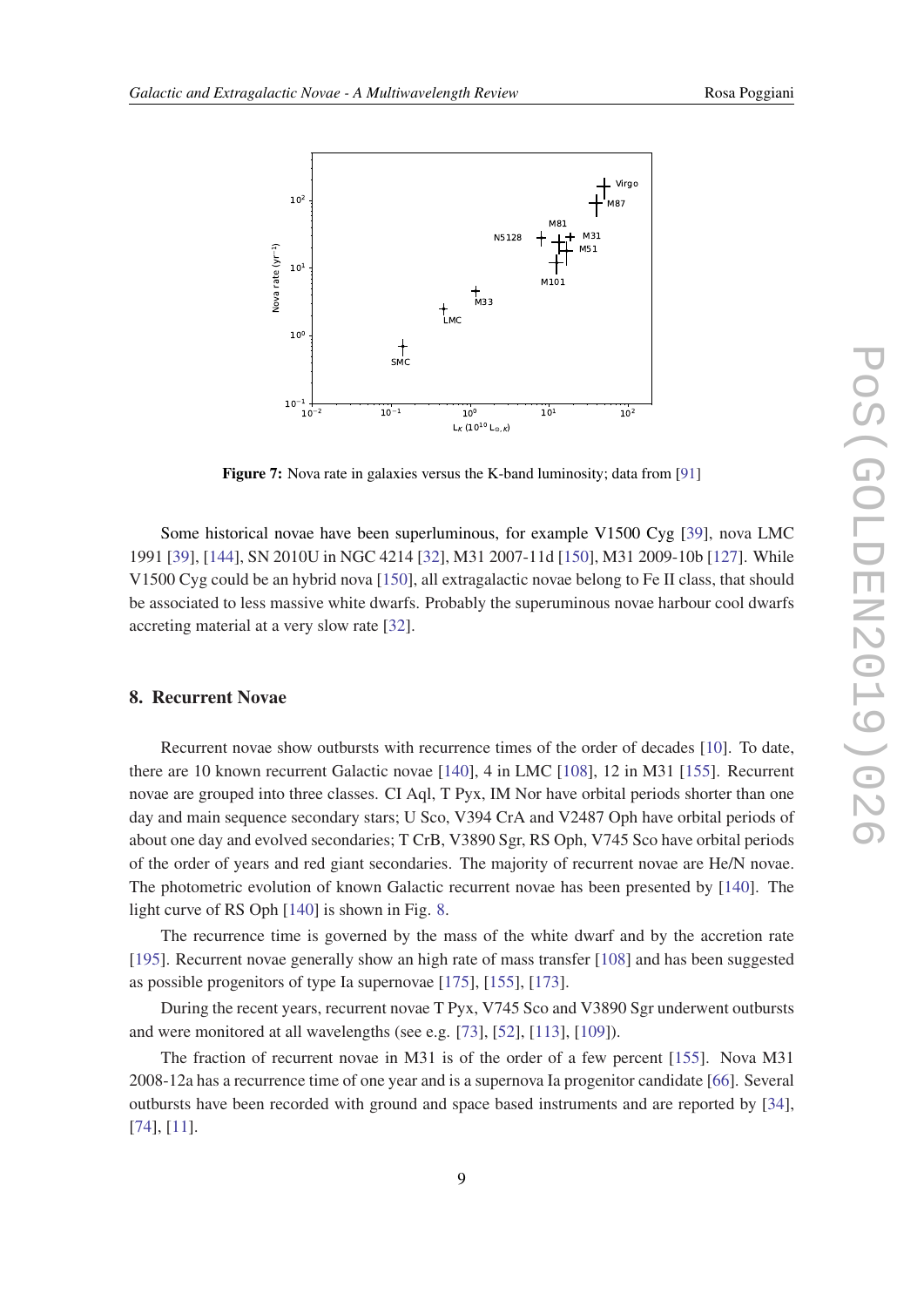<span id="page-10-0"></span>

Figure 8: The historical light curve of RS Oph; data from [[140\]](#page-16-0)

#### 9. Novae and Cataclysmic Variables

The orbital period has been measured only for a small fraction of known novae. The distribution of measured periods, built using the data by [\[132\]](#page-16-0), [\[133](#page-16-0)], is shown in Fig. 9, where novae with evolved secondary stars and periods above 10 hours have been excluded. The distribution of nova periods has a peak between 3 and 4 hours, above the period gap of cataclysmic variables. Novae show an high mass accretion rate onto the white dwarf [\[179\]](#page-17-0).



Figure 9: Distribution of the orbital periods of Galactic novae; data from [\[133](#page-16-0)]

The evolution of novae over long time scales has been discussed by [[115](#page-15-0)]. The pre-outburst light curves presented by [\[134\]](#page-16-0) and [\[30](#page-13-0)] show that the quiescent magnitude of the majority of novae does not change before and after the eruption [\[30\]](#page-13-0). It has been proposed that novae could enter hibernation in a state with low mass transfer rate [\[159](#page-17-0)]. The combination of gravitational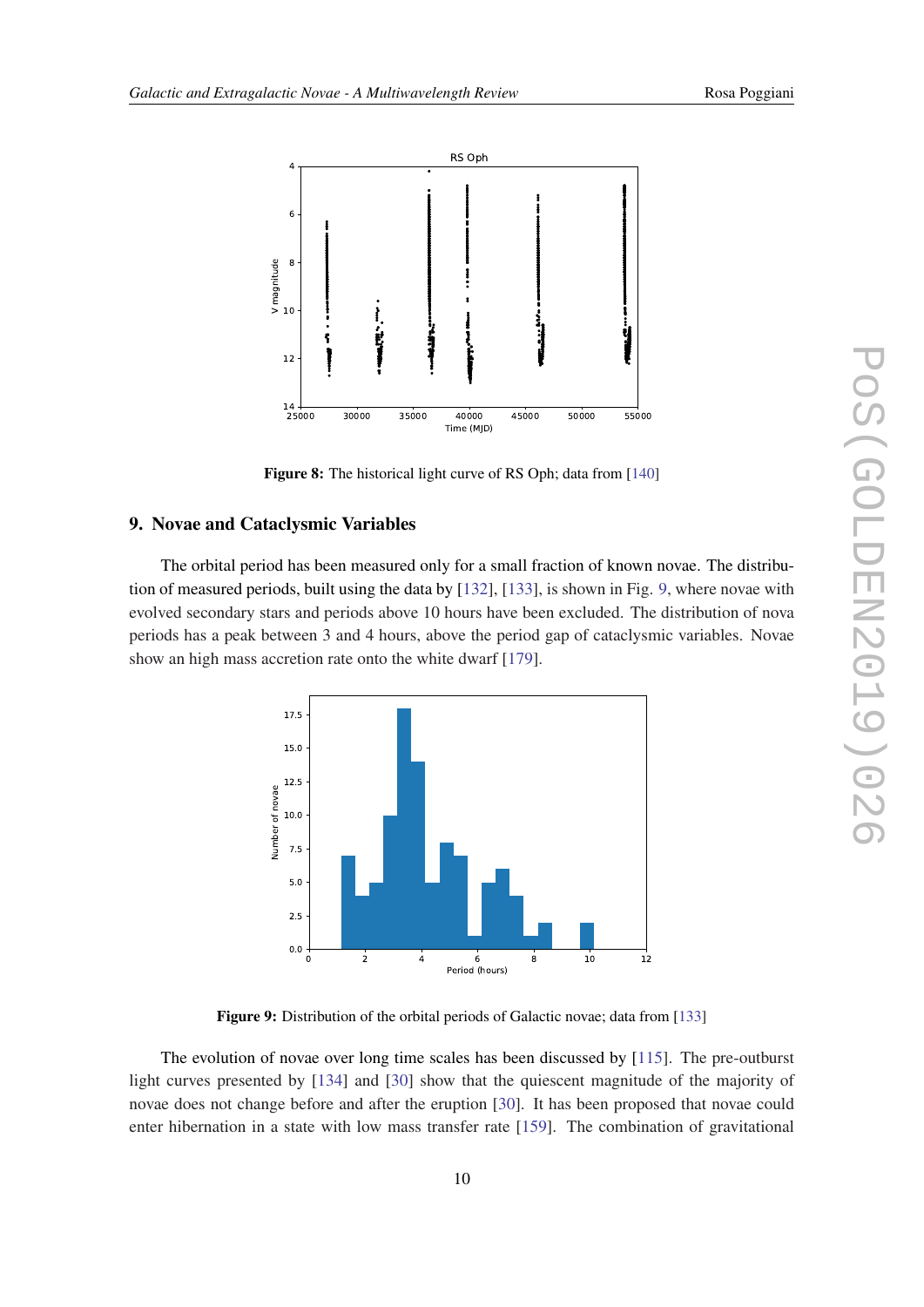wave emission and magnetic braking during the hibernation stage produce a shrinking of the orbit, against the detachment of the secondary star from its Roche lobe. The white dwarf irradiation mantains a relatively high brightness for decades after the outburst, later fading and varying the accretion rate, with dwarf nova outbursts occurring [[159\]](#page-17-0). Novae are expected to show a cyclical evolution between high and low mass transfer states [\[159\]](#page-17-0), with hibernation duration above some hundreds thousands years. The hibernation model predictions are in agreement with the observed decline rates of old novae [[50\]](#page-13-0) and the observation of shells around the dwarf novae Z Cam [\[160\]](#page-17-0), AT Cnc [\[161\]](#page-17-0) (that underwent a nova eruption about three centuries ago [[165](#page-17-0)]), the dwarf nova in Te 11 (associated to the nova 483 CE in Orion) [[94\]](#page-15-0), the nova-like systems V1315 Aql [[139](#page-16-0)] and IPHASX J210204.7+471015 [\[61](#page-14-0)]. Some novae have shown dwarf nova outbursts: V1213 Cen [[99\]](#page-15-0), V1047 Cen [\[57](#page-14-0)], Nova Sco 1437 AD [[163](#page-17-0)].

The recover of old novae in catalogs of cataclysmic variables [\[48](#page-13-0)] is made difficult by the frequent lack of spectroscopic identification. Observatory plate archives are being mined by [\[178\]](#page-17-0), [[72\]](#page-14-0), [\[114\]](#page-15-0). The selection criteria for old novae combine multicolour photometry and spectroscopic observations [[178](#page-17-0)], [[114\]](#page-15-0). Old novae are selected by their position in the color-color diagram, apart from the main sequence curve [[178](#page-17-0)], and later spectroscopically observed to check their classification.

#### 10. Novae Distances

The distances of novae have been determined using the nova expansion parallax [[47\]](#page-13-0), [\[170\]](#page-17-0), the Maximum Magnitude Rate of Decline (MMRD) relations [\[29](#page-13-0)], [[45\]](#page-13-0), [\[35](#page-13-0)], [[47\]](#page-13-0), [\[143\]](#page-16-0), the identity of the absolute magnitude achieved 15 days after the maximum [[13\]](#page-12-0), [[15\]](#page-12-0), [\[28](#page-13-0)], [[47\]](#page-13-0), [[182](#page-17-0)]. The nova expansion parallax [\[47](#page-13-0)], [\[170](#page-17-0)] of shells around novae measured years or decades after the outburst must take into account the system inclination and non isotropic mass ejection [[47\]](#page-13-0), [[185](#page-18-0)]. While the identity of the absolute magnitude after 15 days is supported by the observation of M87 novae [\[166](#page-17-0)], the MMRD relations have been revisited. The high time cadence survey of M31, M81, M82, NGC 891, NGC 2403 by [[77\]](#page-14-0) has discovered a new class of fast and faint novae, whose luminosity and decay times are not consistent with the standard MMRD relations. The majority of novae were Fe II novae, not He/N, and accounted for about 40% of novae in M87 [\[164](#page-17-0)]. The faint and fast novae can be associated to massive white dwarfs [\[77](#page-14-0)], [[195](#page-18-0)], [\[87](#page-14-0)]. A new distance estimation method has been presented by [[112](#page-15-0)], relying on the location of the red clump giants in the infrared color-magnitude diagram and on the combination of reddening-distance relations with independent reddening estimates. The estimated distances have been checked against the distances measured with measured expansion parallax [[47\]](#page-13-0).

Gaia has changed the landscape of distances in astronomy [[55\]](#page-13-0), [\[56\]](#page-14-0), [\[12](#page-12-0)]. The Gaia data release DR1 produced parallax estimations for three old novae, out of 16 cataclysmic variables [[131](#page-16-0)]. The Gaia data release DR2 includes parallaxes for more than one thousand cataclysmic variables, among them several novae. The Gaia DR2 distance of 18 novae has been used by [[146](#page-16-0)] to derive a new MMRD relation. The work by [[142](#page-16-0)] has compared the Gaia parallaxes of 41 novae with previous distance estimates.

Novae have been considered as candidate standard candles in the estimation of extragalactic distances [[181](#page-17-0)], [[45\]](#page-13-0). The Very Large Telescope (VLT) has been used to search for novae as far as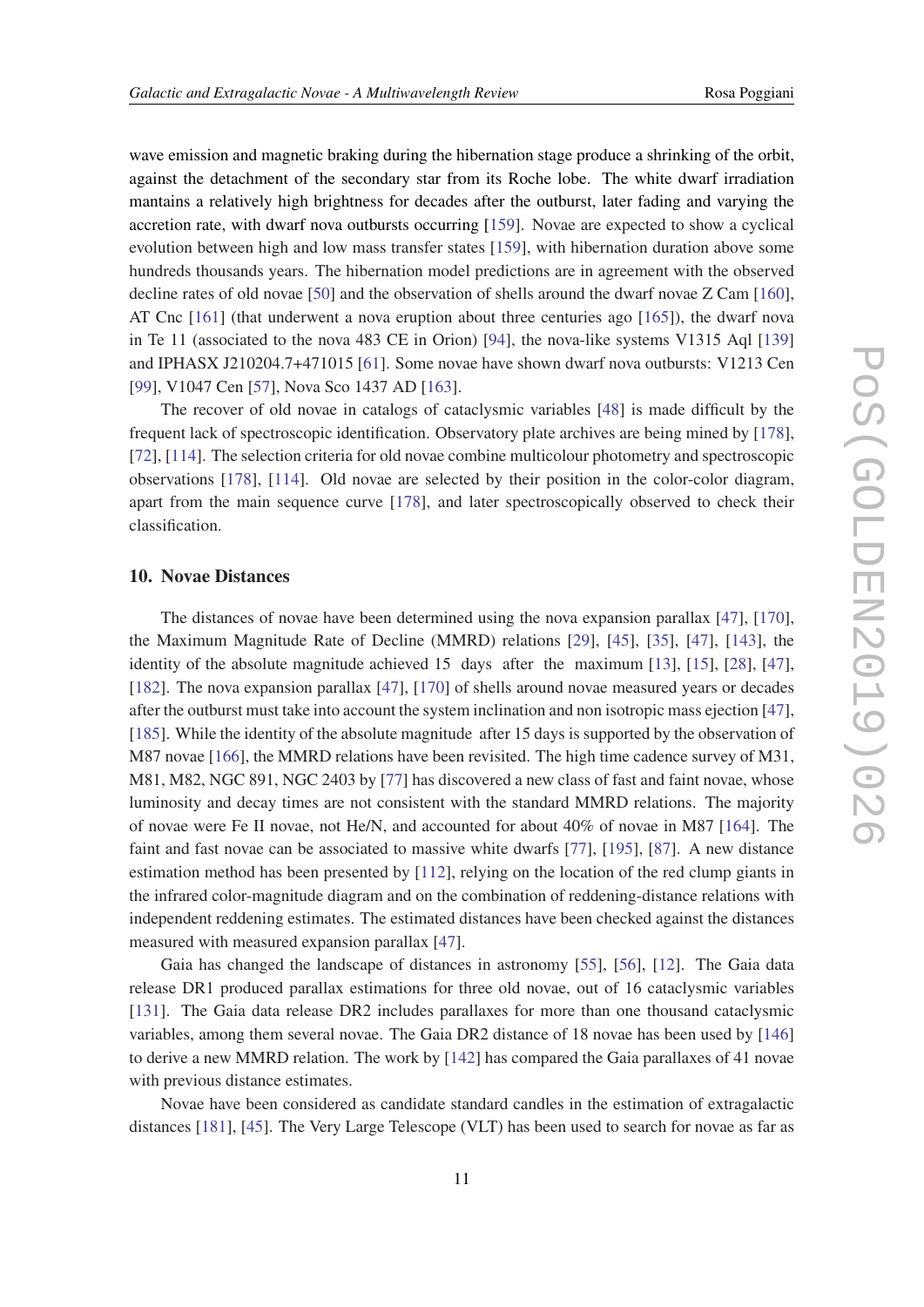<span id="page-12-0"></span>NGC 1316, an early type galaxy in the Fornax cluster [\[41](#page-13-0)] at about 20 Mpc distance.

#### 11. Conclusions

Novae are multifrequency laboratories for accretion processes and for the understanding of cataclsymic variables. New observations with high time cadence and in the high energy domain are providing new tools to investigate the outburst stage and the long term evolution.

#### 12. Acknowledgments

The author thanks the organizers for the invitation to the conference. Thanks to Ivan Bruni for the assistance and to the Time Allocation Committee of the Loiano telescope for the observing time.

#### References

- [1] A. A. Abdo et al., *Sci* 329 (2010) 817.
- [2] M. Ackermann et al., *Sci* 345 (2014) 554.
- [3] M. Actis et al., *ExA* 32 (2001) 143.
- [4] M. L. Ahnen et al., *A&A* 582 (2015) 582.
- [5] C. W. Allen, *MNRAS* 114 (1954) 387.
- [6] H. C. Arp et al., *AJ* 61 (1956) 15.
- [7] D. P. K. Banerjee and N. M. Ashok, *BASI* 40 (2012) 243.
- [8] M. F. Bode et al., *A*pJ 652 (2006) 629.
- [9] M. F. Bode at al., *A*pJ 665 (2007) L63.
- [10] M. F. Bode and A. Evans, *Classical Novae*, Cambridge University Press (2012).
- [11] D. Boyd et al., *ATel* **11116** (2017).
- [12] A. G. A. Brown et al.. *A&A* 616 (2018) A1.
- [13] W. Buscombe and G. de Vaucouleurs, *Obs* 75 (1955) 170.
- [14] S. Buson et al., *ATel* **13114** (2020).
- [15] M. Capaccioli et al., *AJ* 97 (1989) 1622.
- [16] M. Capaccioli et al., *ApJ* 360 (1990) 63.
- [17] A. Cassatella and R. Viotti, *Physics of Classical Novae*, Springer-Verlag, Lecture Notes in Physics 369 (1990).
- [18] O. Chesneau et al., *A&A* 534 (2011) L11.
- [19] O. Chesneau et al., *A&A* 545 (2012) A63.
- [20] O. Chesneau and D. P. K. Banerjee, *BASI* 40 (2012) 267.
- [21] C. C. Cheung et al., *ApJ* 826 (2016) 142.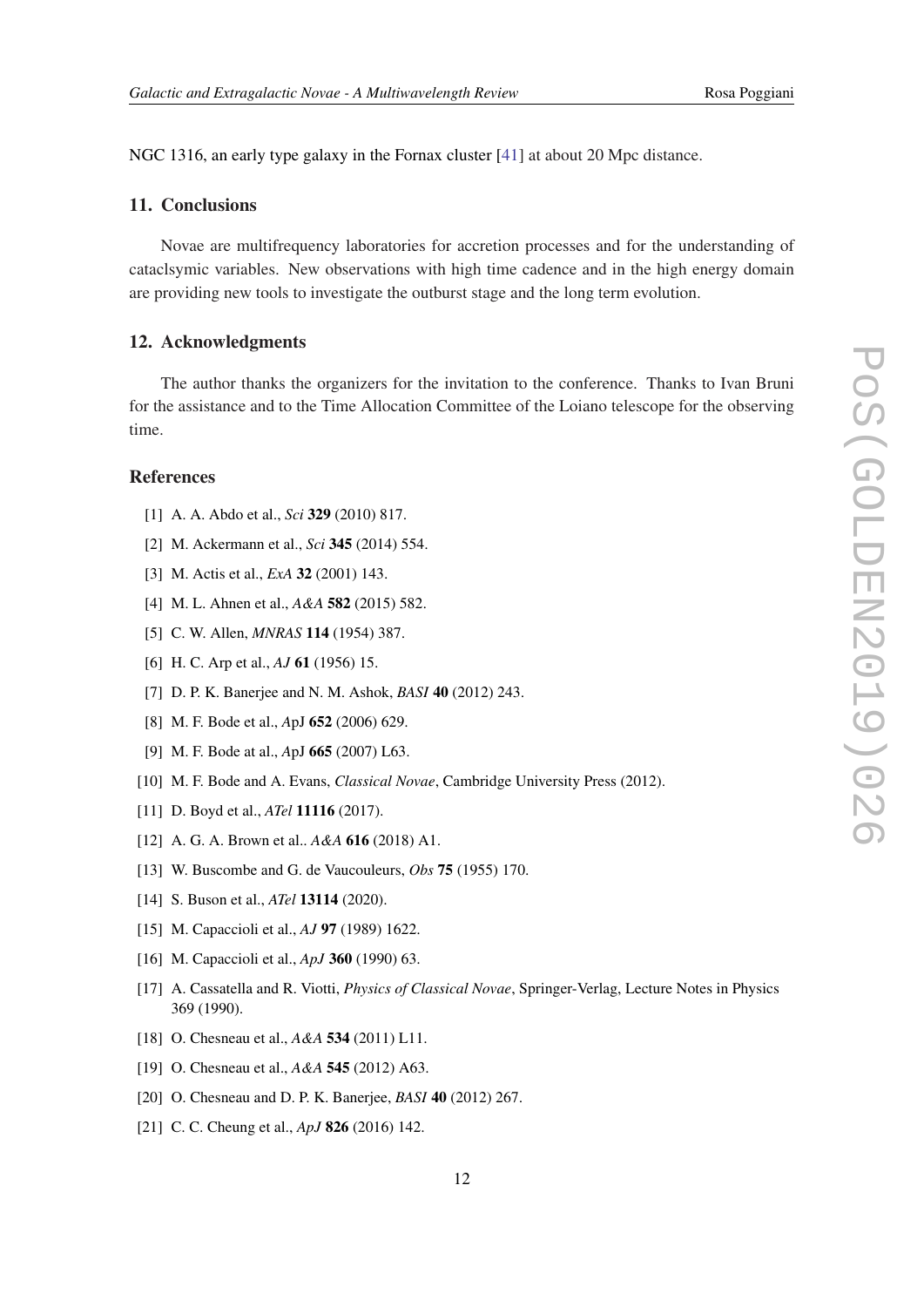- <span id="page-13-0"></span>[22] C. C. Cheung et al., *ATel* 9594 (2016).
- [23] L. Chomiuk et al., *ApJ* 761 (2012) 173.
- [24] L. Chomiuk et al., *Nat* 514 (2014) 339.
- [25] R. Ciardullo et al., *ApJ* 318 (1987) 520.
- [26] R. Ciardullo et al., *ApJ* 356 (1990) 472.
- [27] D. D. Clayton and F. Hoyle, *ApJ* 187 (1974) 101.
- [28] J. G. Cohen, *ApJ* 292 (1985) 90.
- [29] J. G. Cohen, in: *The extragalactic distance scale*, *ASPC* 4 (1988) 114.
- [30] A. C. Collazzi et al., *AJ* 138 (2009) 1846.
- [31] C. Curtin et al., *ApJ* 811 (2015) 34.
- [32] I. Czekala et al., *ApJ* 765 (2013) 57.
- [33] M. J. Darnley et al., *MNRAS* 369 (2006) 257.
- [34] M. J. Darnley et al., *ApJ* 833 (2016) 149.
- [35] G. de Vaucouleurs, *ApJ* 223 (1978) 351.
- [36] M. Della Valle, in: *The extragalactic distance scale*, *ASPC* 4 (1988) 73.
- [37] M. Della Valle et el., *A&A* 266 (1992) 232.
- [38] M. Della Valle et al., *A&A* 287 (1994) 403.
- [39] M. Della Valle, *A&A* 252 (1991) L9.
- [40] M. Della Valle, in *Classical Nova Explosions*, *AIPC* 637 (2002) 443.
- [41] M. Della Valle and R. Gilmozzi, *Sci* 296 (2002) 1275.
- [42] M. Della Valle and L. Izzo, arXiv:2004.06540v2.
- [43] M. Della Valle and M. Livio, *A&A* 286 (1994) 786.
- [44] M. Della Valle and M. Livio, *ApJ* 423 L31.
- [45] M. Della Valle and M. Livio, *ApJ* 452 (1995) 704.
- [46] M. Della Valle and M. Livio, *ApJ* 506 (1998) 818.
- [47] R. A. Downes and H. W. Duerbeck, *AJ* 120 (2000), 2007.
- [48] R. A. Downes et al., *JAD* 11 (2005) 2
- [49] H. W. Duerbeck, *SSR* 45 (1987) 1.
- [50] H. W. Duerbeck, *MNRAS* 258 (1992) 629.
- [51] H. W. Duerbeck, *AN* 330 (2009) 568.
- [52] A. Ederoclite, in: *Stella Novae: Past and Future Decades*, *ASPC* 490 (2014) 163.
- [53] A. Evans and R. D. Gehrz, *BASI* 40 (2012) 213.
- [54] S. P. S. Eyres et al., *ASP Conf. Ser.* 93 (1996) 194.
- [55] Gaia Collaboration et al., *A&A* 595 (2016) A1.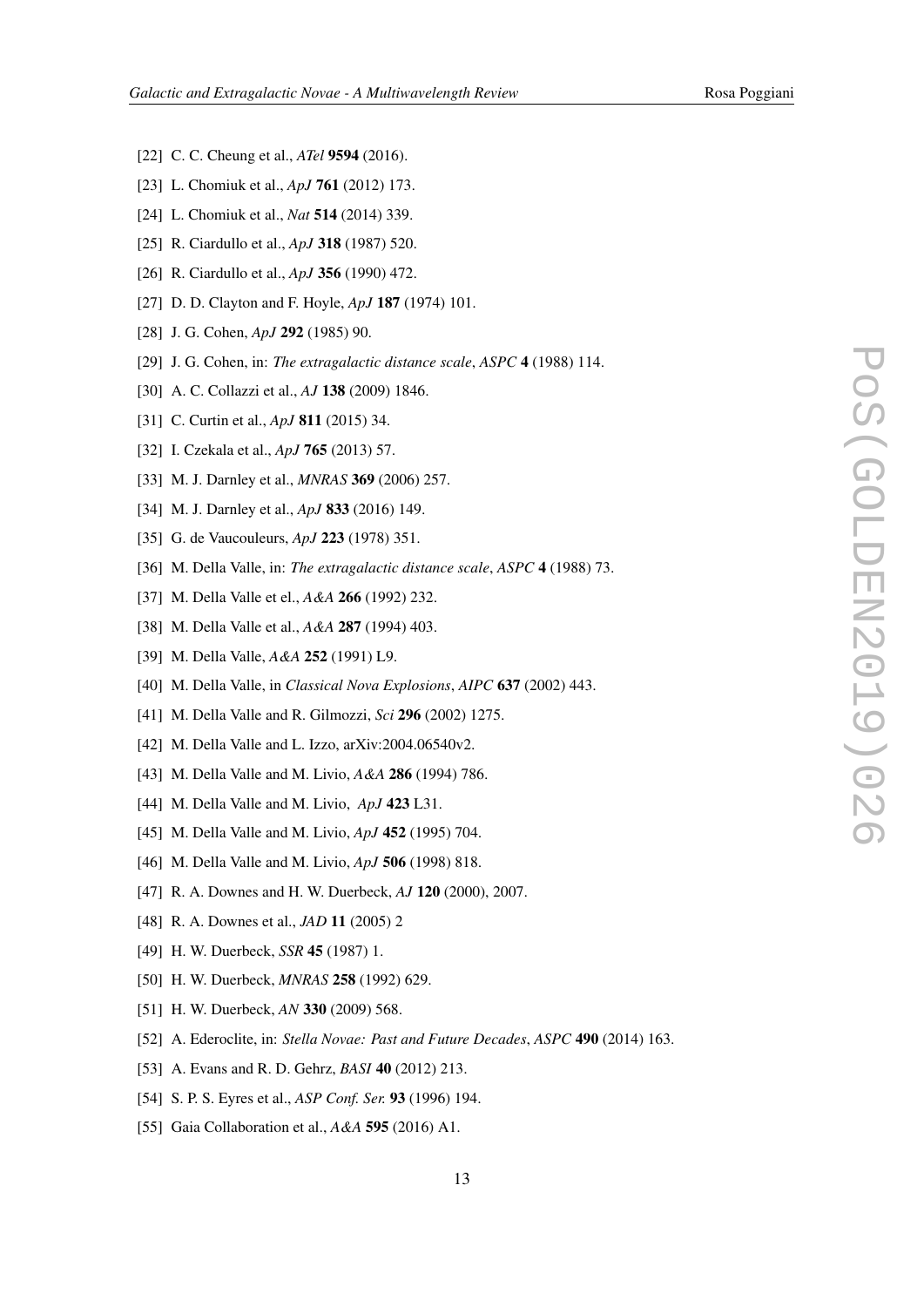- <span id="page-14-0"></span>[56] Gaia Collaboration et al., *A&A* 616 (2018) A1.
- [57] T. R. Geballe et al., *ApJL* 886 (2019) L14.
- [58] S. L. Geisel et al., *A*pJ 161 (1970) L101.
- [59] F. Giovannelli and L. Sabau-Graziati, in Proceedings of *The Golden Age of Cataclysmic Variables* and Related Objects - III, PoS (Golden2015) 001 (2016).
- [60] J. A. Graham, in *Changing Trends in Variable Star Research*, *IAU Coll.* 46 (1979) 96.
- [61] M. A. Guerrero et al., *A*pJ 857 (2018) 80.
- [62] I. Hachisu and M. Kato, *ApJSS* 167 (2006) 59.
- [63] I. Hachisu and M. Kato, *ApJ* 709 (2010) 680.
- [64] K. Hatano et al., *MNRAS* 290 (1997) 113.
- [65] M. Henze et al., *A*&A 563 (2014) A2.
- [66] N. Henze et al., *A&A* 582 (2015) 8.
- [67] M. Hernanz, in *Stella Novae: Past and Future Decades*, *ASPC* 490 (2014) 319.
- [68] R. M. Hjellming et al., *AJ* 84 (1979) 1619.
- [69] R. Hounsell et al., *ApJ* 734 (2010) 480.
- [70] R. Hounsell et al., *ApJ* 820 (2016) 104.
- [71] E. P. Hubble, *ApJ* 69 (1929) 103.
- [72] R. Hudec, in Proceedings of *The Golden Age of Cataclysmic Variables and Related Objects III*, [PoS\(Golden2015\)041](https://pos.sissa.it/cgi-bin/reader/contribution.cgi?id=PoS(Golden2015)041) (2016).
- [73] K. Imamura and K. Tanabe, *PASJ* 64 (2012) L9.
- [74] K. Itagaki et al., *ATel* 9848 (2016).
- [75] L. Izzo et al., *ApJL* 808 (2015) L14.
- [76] P. Jean et al., *ATel* **11546** (2018).
- [77] M. M. Kasliwal et al., *ApJ* 735 (2011) 94.
- [78] M. Kato and I. Hachisu, *ApJ* 437 (1994) 803.
- [79] I. M. Kopylov, *IzvKrymAstr Obs* 13 (1955) 23.
- [80] J. Krautter et al., *ApJ* 456 (1996) 788.
- [81] K.-L. Li et al., *ATel* 9736 (2016).
- [82] K.-L. Li et al., *NatAs* 1 (2017) 697.
- [83] K.-L. Li et al., *ATel* 10977 (2017).
- [84] K.-L. Li et al., *ATel* 11590 (2018).
- [85] K.-L. Li et al., *ATel* 13116 (2020).
- [86] W. Liller and B. Mayer, *PASP* 99 (1987) 600.
- [87] M. Livio, *ApJ* 393 (1992) 516.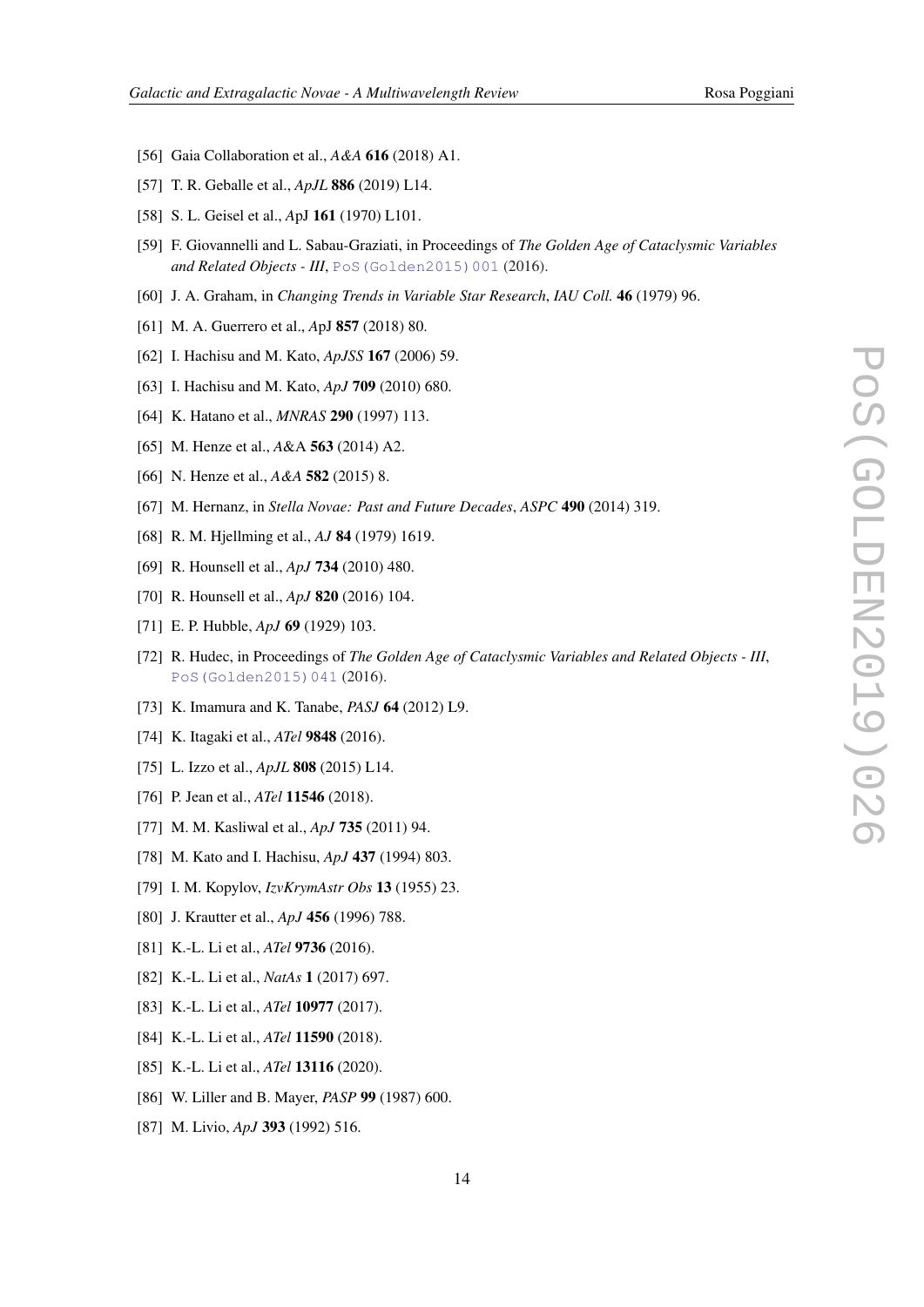- <span id="page-15-0"></span>[88] K. Lundmark, *MeLuS* 74 (1935) 1.
- [89] P. Martin et al., *A&A* 612 (2018) A38.
- [90] C. G. Mason et al., *A*pJ 494 (1998) 783.
- [91] F. Matteucci et al., *A&A* 405 (2003) 23.
- [92] B. D. Metzger et al., *MNRAS* 450 (2015) 2739.
- [93] B. D. Metzger et al., *MNRAS* 457 (2016) 1786.
- [94] B. Miszalski et al., *MNRAS* 456 (2016) 633.
- [95] P. Molaro et al, *MNRAS* 463 (2016) L117.
- [96] P. J. Morris et al., *MNRAS* 495 (2017) 1218.
- [97] P. Mroz et al., *ApJS* 219 (2015) 26.
- [98] P. Mroz et al., *ApJS* 232 (2016) 9.
- [99] P. Mroz et al., *Nat* 537 (2016) 649.
- [100] https://asd.gsfc.nasa.gov/Koji.Mukai/novae/novae.html
- [101] U. Munari et al., *MNRAS* 469 (2017) 4341.
- [102] J. U. Ness et al., *ApJ* 663 (2007) 505.
- [103] J. U. Ness, *BASI* **40** (2012) 353.
- [104] T. J. O'Brien et al., *N*at 442 (2006) 279.
- [105] H. Ögelman et al., *A*&A 177 (1987) 110.
- [106] M. Orio et al., *ApJ* **466** (1995) 410.
- [107] M. Orio, *BASI* 40 (2012) 333.
- [108] M. Orio, in Proceedings of *The Golden Age of Cataclysmic Variables and Related Objects III*, [PoS\(Golden2015\)064](https://pos.sissa.it/cgi-bin/reader/contribution.cgi?id=PoS(Golden2015)064) (2016).
- [109] M. Orio et al., *ApJ* 895 (2020) 80.
- [110] J. P. Osborne eta al., *ApJ* 727 (2011) 124.
- [111] J. P. Osborne, *JHEA* 7 (2015) 117.
- [112] A. Özdönmez et al., *MNRAS* 461 (2016) 1177.
- [113] K. Page et al., *MNRAS* 454 (2015) 3108.
- [114] A. Pagnotta, in *20th European White Dwarf Workshop*, *ASPC* 509 (2017) 535.
- [115] J. Patterson, *SASS* 33 (2014) 17.
- [116] C. H. Payne-Gaposchkin, *The Galactic Novae*, North-Holland Pub. Co. (1957).
- [117] R. Poggiani, *AN* 327 (2006) 895.
- [118] R. Poggiani, *NewA* 13 (2008) 557.
- [119] R. Poggiani, *Ap&SS* 315 (2008) 79.
- [120] R. Poggiani, *NewA* 14 (2009) 4.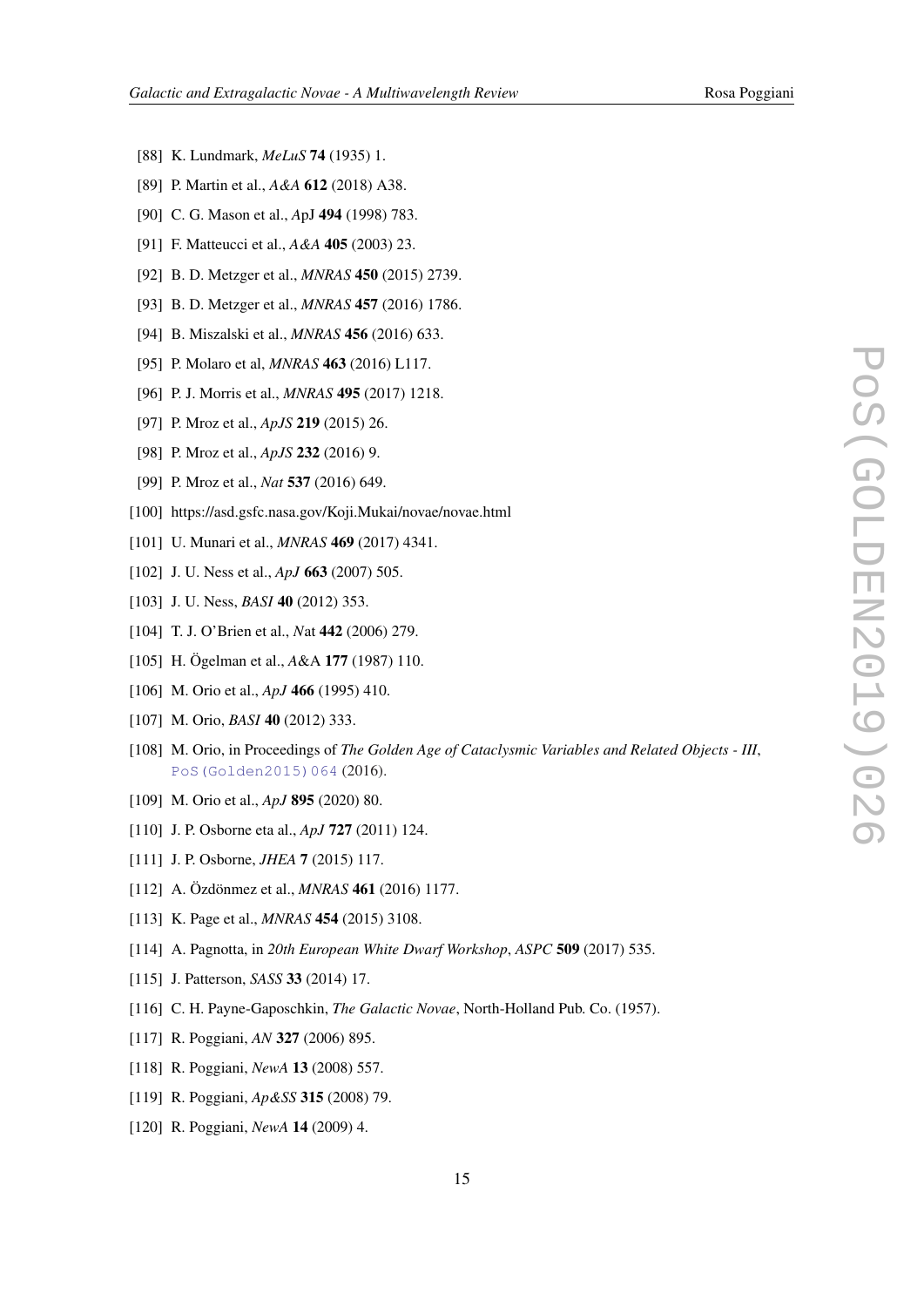- <span id="page-16-0"></span>[121] R. Poggiani, *AN* 330 (2009) 77.
- [122] R. Poggiani, *Ap&SS* 323 (2009) 319.
- [123] R. Poggiani, *NewA* 15 (2010) 657.
- [124] R. Poggiani, *NewA* 15 (2010) 170.
- [125] R. Poggiani, *Ap&SS* 333 (2011) 115.
- [126] R. Poggiani, *MmSAI* 83 (2012) 753.
- [127] R. Poggiani, *NewA* 37 (2015) 9.
- [128] R. Poggiani, *AcPPP* 2 (2015) 234.
- [129] R. Poggiani,in: Proceedings of *The Golden Age of Cataclysmic Variables and Related Objects IV (GOLDEN 2017)*, [PoS\(GOLDEN 2017\)049](https://pos.sissa.it/cgi-bin/reader/contribution.cgi?id=PoS(GOLDEN 2017)049) (2018).
- [130] R. Poggiani,in: Proceedings of *XII Multifrequency Behaviour of High Energy Cosmic Sources Workshop (MULTIF2017) - Astrophysics of High Energy Cosmic Sources*, [PoS\(MULTIF2017\)053](https://pos.sissa.it/cgi-bin/reader/contribution.cgi?id=PoS(MULTIF2017)053) (2018).
- [131] G. Ramsay et al., *A&A* 604 (2017) A107.
- [132] H. Ritter and U. Kolb, *A&A* 404 (2003) 301.
- [133] http://wwwmpa.mpa-garching.mpg.de/RKcat/
- [134] E. L. Robinson, *AJ* 80 (1975) 515.
- [135] L. Rosino, *AnAp* 27 (1964) 498.
- [136] L. Rosino, *A&AS* 9 (1973) 347.
- [137] L. Rosino, *AJ* 97 (1989) 83.
- [138] N. Roy et al., *BASI* 49 (2012) 293.
- [139] D. I. Sahman et al., *M*NRAS 477 (2018) 4483.
- [140] B. E. Schaefer, *ApJS* 187 (2010) 275.
- [141] G. H. Schaefer et al., *Nat* 515 (2014) 234.
- [142] B. E. Schaefer, *MNRAS* 481 (2019) 3033.
- [143] T. Schmidt, *Z. Astrophys.* 41 (1957) 182.
- [144] G. J. Schwarz et al., *MNRAS* 320 (2001) 103.
- [145] G. Schwarz et al., *ApJS* 197 (2011) 31.
- [146] P. Selvelli and R. Gilmozzi, *A*&A 622 (2019) 186.
- [147] A. W. Shafter, *ApJ* 487 (1997) 226.
- [148] A. W. Shafter et al., *ApJ* 530 (2000) 193.
- [149] A. W. Shafter, in: *Classical Nova Explosions: International Conference on Classical Nova Explosions*, *AIPC* 637 (2002) 462.
- [150] A. W. Shafter et al., *ApJ* 690 (2009) 1148
- [151] A. W. Shafter et al., *ApJ* 734 (2011) 12.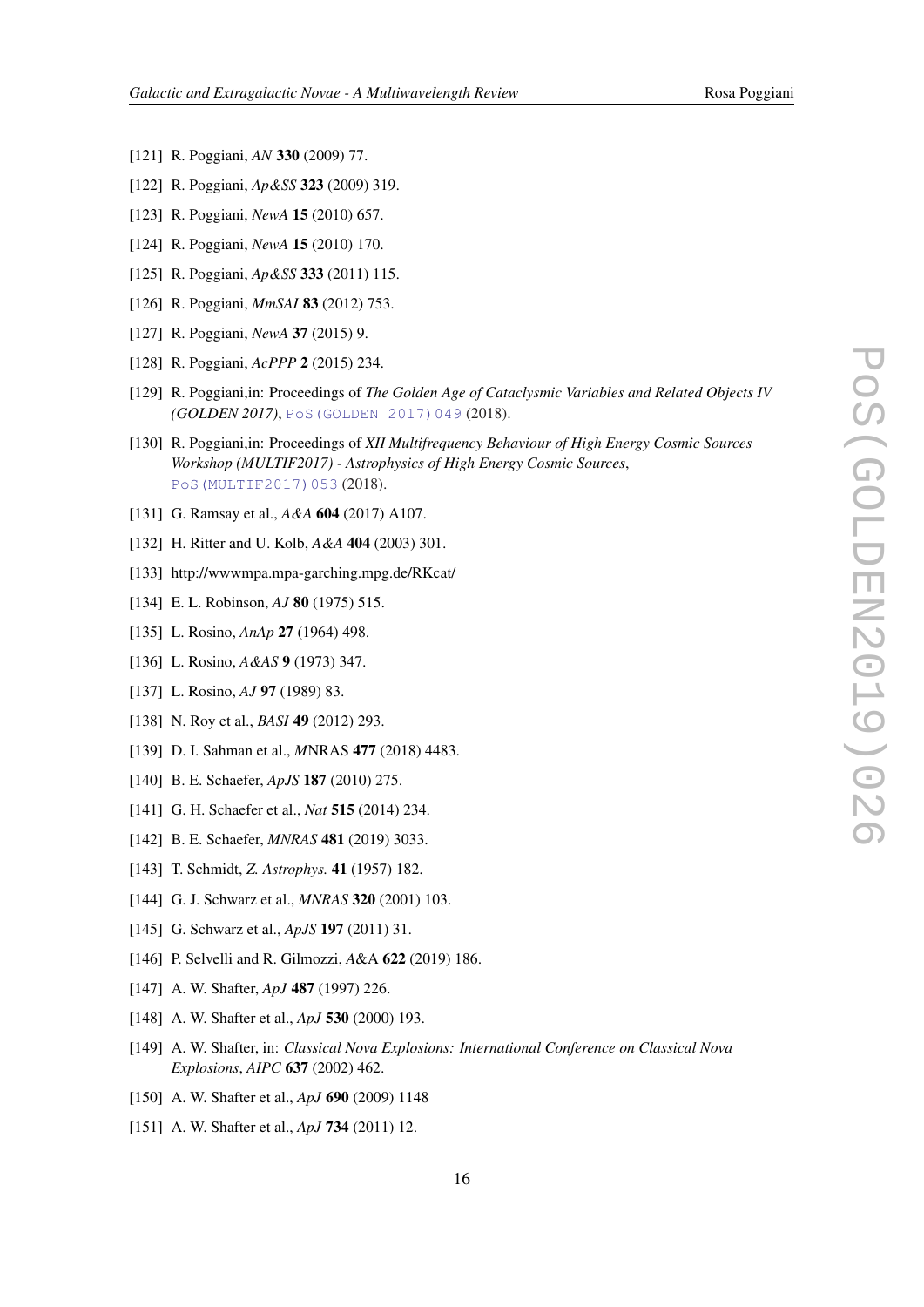- <span id="page-17-0"></span>[152] A. W. Shafter et al., *ApJ* 752 (2012) 156.
- [153] A. W. Shafter, *AJ* 145 (2013) 117.
- [154] A. W. Shafter, in: *Stella Novae: Past and Future Decades*, *ASPC* 490 (2014) 77.
- [155] A. W. Shafter et al., *ApJS* 216 (2015) 34.
- [156] A. W. Shafter, *ApJ* 834 (2017) 196.
- [157] A. W. Shafter, *Extragalactic Novae*, IOP Publishing (2019).
- [158] A. W. Shafter and P. K. Irby, *ApJ* 563 (2001) 749.
- [159] M. M. Shara et al., *ApJ* 311 (1986) 163.
- [160] M. M. Shara et al., *Nat* 446 (2007) 159.
- [161] M.M. Shara et al.,*ApJ* 758 (2012) 121.
- [162] M. M. Shara et al., *ApJS* 227 (2016) 1.
- [163] M. M. Shara et al., *Nat* 548 (2017) 558.
- [164] M. M. Shara et al., *ApJ* 839 (2017) 109.
- [165] M. M. Shara et al., *MNRAS* 465 (2017) 739.
- [166] M. M. Shara et al., *M*NRAS 474 (2018) 1746.
- [167] A. S. Sharov, *SvA* 16 (1972) 41.
- [168] A. S. Sharov, *AstL* 19 (1993) 147.
- [169] J. Sitarek and W. Bednarek, *PRD* 86 (2012) 063011.
- [170] A. J. Slavin et al., *MNRAS* 276 (1995) 353.
- [171] J. J. Sokoloski et al., *N*at 442 (2006) 276.
- [172] S. Starrfield et al., *PASP* 128 (2016) 051001.
- [173] S. Starrfield, these proceedings.
- [174] R. J. Strope et al., *AJ* 140 (2010) 34.
- [175] F. Surina et al., in *The 11th Asian-Pacific Regional IAU Meeting 2011 NARIT Conf. Ser.* 1 (2013) 161.
- [176] A. Tajitsu et al., *Nat* 518 (2015) 381.
- [177] J. Tanaka et al., *PASJ* 63 (2011) 911.
- [178] C. Tappert et al., *MNRAS* 423 (2012) 2476.
- [179] C. Tappert et al., in: Proceedings of *The Golden Age of Cataclysmic Variables and Related Objects - III*, [PoS\(Golden2015\)062](https://pos.sissa.it/cgi-bin/reader/contribution.cgi?id=PoS(Golden2015)062)(2016).
- [180] A. B. Tomaney and A. W. Shafter, *ApJS* 81 (1992) 683.
- [181] S. van den Bergh and C. J. Pritchet, *PASP* 98 (1986) 110.
- [182] S. van den Bergh and P. F. Younger, *A&AS* 70 (1987) 125.
- [183] S. van den Bergh, *PASP* 103 (1991) 609.